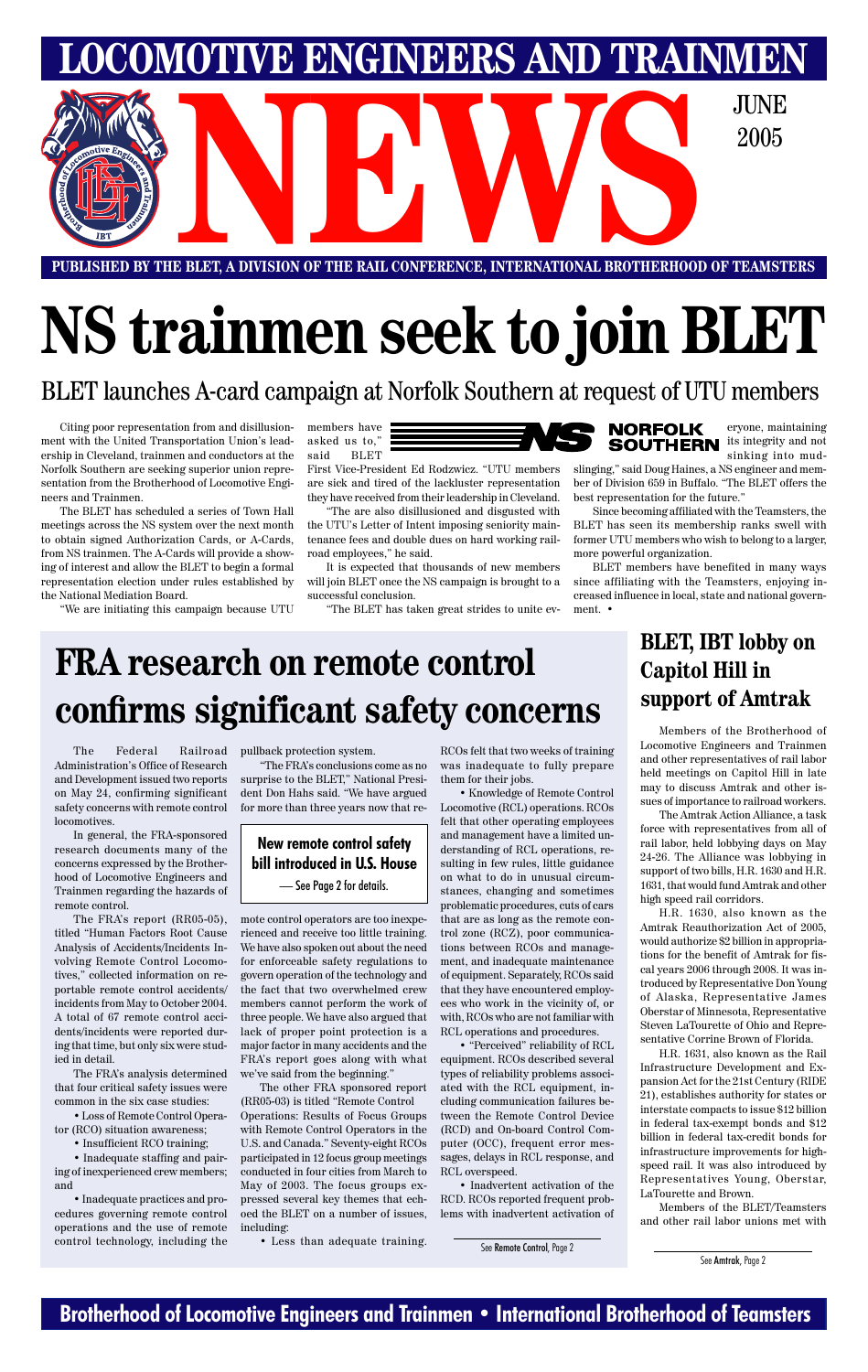the RCD. Causes of inadvertent activation include the location of switches, bumping into rail equipment as a result of mounting or dismounting equipment, and use of thick gloves in cold weather.

• RCO situation awareness. RCOs report that operating the RCL on the ground away from the locomotive has reduced some of the critical feedback cues (visual and kinesthetic) available to cab-based operators, and consequently reduces their situation awareness.

The BLET strongly objects to one of the "key themes" stated by FRA in its research report. According to the report, remote control operators noted that many adjustments would need to be made in order to operate remote control locomotives in "other-than-yard" operations. The RCOs specifically asked for the following: "more extensive training (to cover train handling, air brakes, locomotive systems and troubleshooting, communications protocols, and territory familiarization), more reliable and respon-

sive RCL equipment (e.g., the locomotive's brakes must respond immediately to an RCD input), and

more information on, and control over, the RCL and consist (e.g., information on air pressure status and access to dynamic brakes). RCOs wanted as much knowledge and control over the locomotive and consist as locomotive engineers have when operating a locomotive conventionally."

'The RCOs indicated that there are three areas of improvement necessary to engage in 'other-thanyard' operations," President Hahs said. "However, the BLET will say right now that each of those three areas infringe upon the specific duties reserved for locomotive engineers under the collective bargaining agreements. These suggested changes or 'improvements' also violate the January 10, 2003, decision of Arbitrator Gil Vernon, Chairman of Special Board of Adjustment No. 1141."

In that case, the Arbitrator ruled that remote control should only be used in and around yards.

"In essence, the FRA is suggesting that these employees be given the same safety sensitive duties as locomotive engineers," President Hahs said. "Evidently, these employees know that operating a train from the cab of the locomotive is the safest way to work. Since that is the case, the work of locomotive

engineers should be left to locomotive engineers. "In the Vernon award, which gave the remote control work to UTU members, the arbitrator used the following analogy: He said locomotive engineers were comparable to highly skilled chefs preparing a seven-course meal, while remote control operators were comparable to an untrained chef pushing a button on a microwave oven to cook a TV dinner. It now appears the FRA is suggesting that those microwave operators receive chef training."

President Hahs indicated that such "improvements," even if they were technologically possible, would not offer an equivalent level of safety as conventional cab operations and therefore, any attempt to implement them would be challenged by BLET.

- Insufficient RCO training;
- Inadequate staffing and pairing

The FRA reports were performed by Foster-Miller, Inc., under the direction of the FRA Office of Research and Development (Human Factors Program) and the FRA Office of Safety. The Brotherhood of Locomotive Engineers and Trainmen and the United Transportation Union also lent support. Dr. Frederick Gamst provided expertise during the study as well.

Copies of the reports are available on the BLET website at:

http://www.ble-t.org/pr/pdf/rr0503.pdf

http://www.ble-t.org/pr/pdf/rr0505.pdf •

### Remote Control

#### Continued from Page 1

### FRA research confirms serious safety concerns with remote control

Representative Gene Green (D-TX) has reintroduced a bill banning the use of remote control locomotives to carry hazardous materials in the U.S. House of Representatives. The bill, H.R. 2843, had been originally introduced in the 108th Congress.

In addition to banning the use of remote control locomotives to transport hazardous materials, the bill also provides for greater security for the technology, forcing the rail carriers to keep the transmitters and locomotives under lock and key when not in use.

> BLET members are asked to contact their Congressmen and Senators (toll-free at (877) 762-8762) and urge them to support these vital pieces of legislation •

"Hazardous materials present very high safety and security risks," Representative Green said. "We cannot rely on an unproven, questionable new transportation technology to transport this material through our backyards.

"All federal investigations have raised serious concerns with remote control safety," Representative Green said. "This bill is needed because hazardous materials have the highest safety and security risks, so they should be banned from remote control trains until proven safe."

The Brotherhood of Locomotive Engineers and Trainmen worked closely with Rep. Green's office to write the bill. The BLET has been concerned with the use of remote control since its widespread implementation began in 2001.

"I would like to thank Congressman Green and his staff for recognizing the gravity of the situation and putting forth this bill, which will greatly improve the safety of remote control operations if passed," BLET National President Don M. Hahs said. "I would also like to thank all those Brothers and Sisters who worked with the Congressman on this piece of legislation."

BLET's concern regarding remote control operations was recently underscored by two reports issued by the Federal Railroad Administration. The FRA's Office of Research and Development issued two reports on May 24, confirming significant safety concerns with remote control locomotives.

The BLET is the only rail operating union to report on these FRA findings.

The FRA's analysis determined that four critical safety issues were common in remote control operations:

• Loss of Remote Control Operator (RCO) situation awareness;

of inexperienced crew members; and • Inadequate practices and proce-

dures governing remote control opera-

tions and the use of remote control technology, including the pullback protection system.

"The FRA's findings make it apparent that legislation regarding the safety of remote control is more necessary than ever before," BLET President Hahs said. "I hope that this legislation is passed in this Congress because it is important to both the safety of our members and the general public."

BLET members are urged to contact their members of Congress (tollfree at (877) 762-8762) in order to support H.R. 2843. •

## **Remote control safety bill reintroduced in Congress**

Legislation would prohibit remote control locomotives from transporting hazardous materials

**"Hazardous materials have the highest safety and security risks, so they should be banned from remote control trains until proven safe."**

— Representative Gene Green (D-TX)

several Senators, Representatives and staff members to ask for their support for Amtrak. This is only one of many lobbying efforts that will be conducted, and there is still much work to be done.

"The future of Amtrak is vital to all railroad workers," said BLET National President Don M. Hahs. "If Amtrak were to go under, we would all suffer. It is important to our organization to work hard to save Amtrak, and this lobbying day was just one of the ways we can accomplish our goal."

The Amtrak Action Alliance has been met by opposition from both the Bush administration and the Amtrak Board of Directors. Both of these entities have issued their own plans for Amtrak's future, which would be bleak if either of them are enacted.

On May 26, Transportation Secretary Mineta again attacked Amtrak. In a letter to Amtrak President David Gunn, Secretary Mineta urged Amtrak to immediately put in place cost-cutting measures, saying the railroad could be as much as \$40 million in

debt before September 30.

Mineta said he was concerned with Gunn's May 12 testimony before a Senate subcommittee when he said the railroad would end fiscal year 2005 with a \$20 million positive cash flow. Mineta said Gunn was assuming Amtrak would be getting \$60 million set aside by law to "pay for directed service in the event Amtrak ceases operations."

### Amtrak

### Continued from Page 1

### BLET, Teamsters continue Capitol Hill lobbying to secure support for Amtrak's future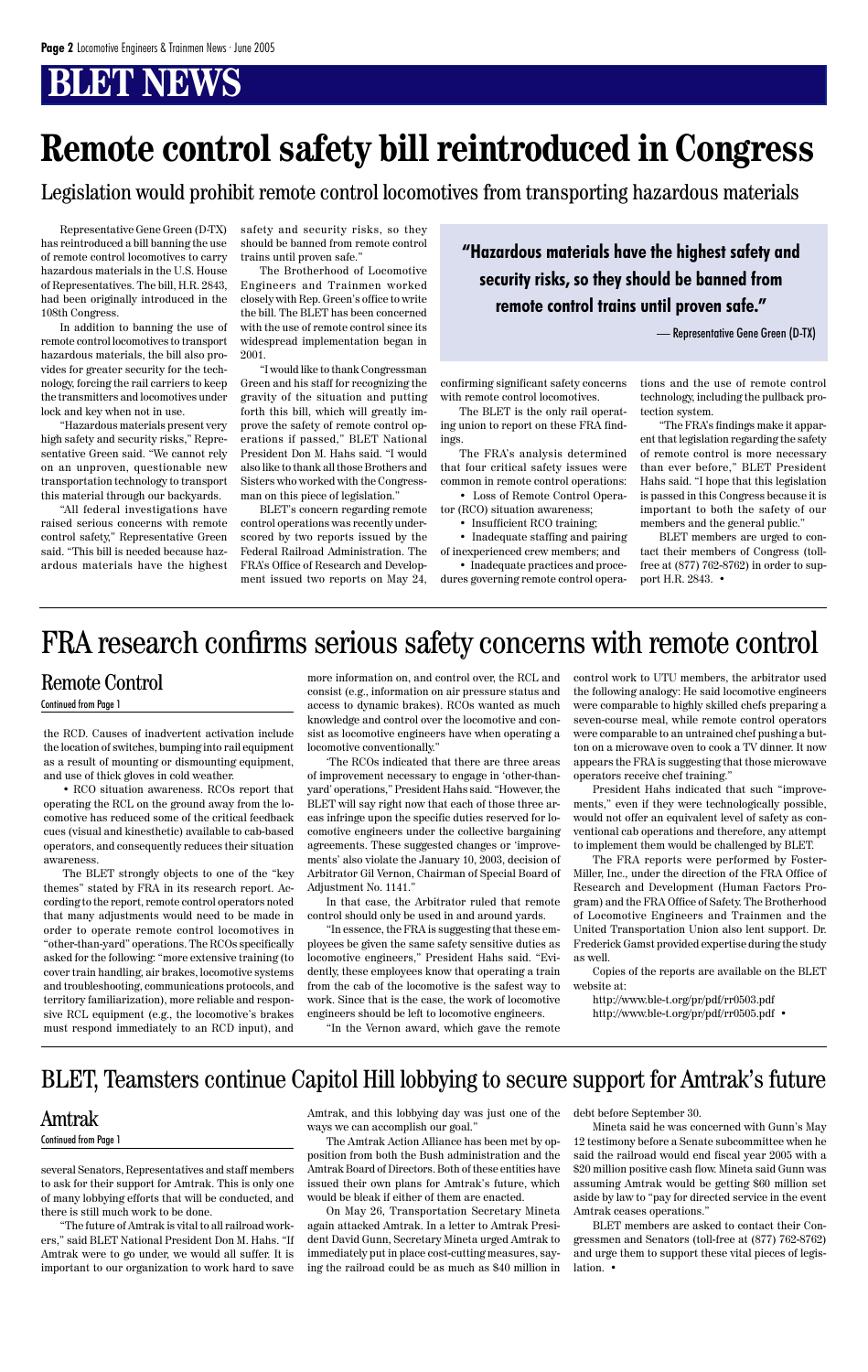Several BLET members successfully completed the Education & Training Department's Local Chairman Workshop at the University of Illinois-Champaign in March.

The members learned important skills at the fiveday workshop, including representation of members at disciplinary hearings, union leadership skills, claim and grievance handling. Members also participated in a simulated disciplinary hearing. Members also received an \$86 per day stipend from the North American Railway Foundation (NARF).

First row, from left: Bill Walpert, National Secretary-Treasurer; Scott Michalek, Local Chairman Div. 253, CP Rail System/US; Jason Shannon, Local Chairman Div. 86, NS NL; Marcus Ruef, Assistant Director of Arbitration; Ken Kroeger Coordinator of Education and Training.



Second row, from left: John Sexton, Local Chairman Div. 200, IC&E; Robert McClendon, Local Committee of Adjustment Div. 578, BNSF STL&SF; John Eutsler, Vice Local Chairman Div. 385, UP Western Lines; J.D. Tindol, Local Chairman Div. 918, UP Southern Region; Donice Morace, Local Chairman Div. 910, UP SR; Michael McVay, Local Chairman Div. 88, UP Eastern District.

Third row, from left: Rick Radek, Vice President and Director of Arbitration; Jeffrey D. Lukehart, Local Chairman Div. 778, UP NR; Chad Cravatta, Vice Local Chairman Div. 294, CP Rail System/US; Ron Mills, Vice Local Chairman, Div. 238, Tacoma Rail; Matthew Maslonek, Local Chairman Div. 292, NS NL

The highest achiever is Katherine Katherine Cain Cain, daughter of James A. Cain, a mem-

### Local Chairman Workshop, University of Illinois–Champaign

Fourth row, from left: Robert Denlinger, Vice Local Chairman Div. 597, CSX NL; William Clayton, Local Chairman Div 315, CN-IC; Randy Fitzgerald, Local Chairman Div. 302, NS NL; David Cook, Local Chairman Div. 184, CN-WC; Timothy R. Dubois, Vice Local Chairman Div. 385, NS NL; James Ter Doest Jr., Vice Local Chairman Div. 385, NS NL. •

The Midwest Rail Craft Scholarship Foundation will hold a charity golf tournament on July 10-11 to benefit the children of rail union members.

Last year, the Midwest Rail Craft Scholarship Foundation (MWRCSF) awarded scholarships to 28 children of railroaders from many crafts and union affiliations, assisting them with their educational expenses.

Most of the money raised by the MWRCSF comes from annual golf tour-

Four college-bound children of BLET members have earned James R. Hoffa Memorial Scholarship Fund awards totaling \$13,000 from the In-

ternational Brotherhood of Teamsters.

The four scholarship recipients are Katherine Cain, Tiffany Poulette, Justin Hausauer and Lisa Green.

"Congratulations to these deserving scholarship winners for their outstanding academic achievements," said BLET National President Don Hahs. "Best wishes to each winner in their current and future academic endeavors."

ber of BLET Division 499 in Whitefish, Mont. Katherine is the recipient of \$10,000 Hoffa scholarship. Brother Cain is a locomotive engineer for the BNSF Railway (BNSF) and has been a BLET member since 2002.



"She worked hard to get to where she is now and we couldn't be more proud," Brother Cain said. "I

feel like after 30 years in the railroad industry this is a nice payback. It meant a lot to our family."

Brother Cain says Katherine is headed to the Portland Art Institute in Oregon where she will pursue a degree in fashion design.

Tiffany Poulette, daughter of Robert L. Poulette of BLET Division 285 in Thayer, Mo., earned a \$1,000 James R. Hoffa Memorial Scholarship "Bootstrap" award. Brother Poulette is a BNSF engineer and has been a BLET member since 1974.

Justin Hausauer, son of BLET member Kevin W. Hausauer of BLET Division 746 in Mandan, N.D., earned a \$1,000 scholarship. Brother Hausauer is a BNSF engineer and has been a BLET member since 1999.

Lisa Green, daughter of Barry E. Green of BLET Division 180 in Glendive, Mont., won a \$1,000 scholarship. Brother Green is a BNSF engineer and has been a BLET member since 1981.

The James R. Hoffa Memorial Scholarship Fund was named in honor of James R. Hoffa in recognition of his tireless service to the Union and its members. Hoffa became a Teamster in 1934 and served as General President for 14 years.

The Teamsters awarded 100 total scholarships this year. Thirty-one were \$10,000 scholarships paid in \$2,500 increments over four years. The remaining 69 awards were one-time \$1,000 scholarships.

For more information regarding the annual Hoffa Scholarship program, visit: http://www.teamster.org.

For information on other scholarship opportunities available to the children of BLET members, please visit the BLET website at:

http://www.ble-t.org/pr/scholarships.asp •

## **Children of BLET members win Hoffa scholarships**

naments, contributions and sponsorships. The MWRCSF usually schedules two golf tournaments per year — one near Kansas City and one near Lincoln, Neb.

This year's Kansas City Golf Tourney will be held on July 10 and 11 at the Hidden Valley Golf Course in Lawson, Mo.

A \$110 registration fee (per person) includes: a practice round on Sunday, July 10; a two-man scramble that will start at 8 a.m. on Monday, July 11 (27 holes with a cart); lunch, food and drinks during the tournament; and a pre-tournament party. There will also be prizes and raffle tickets.

The Lincoln, Neb., Tourney is tentatively scheduled for September (date to be determined).

To register for the Kansas City Golf Tourney, please use the form available on the BLET website at:

MWRCSFKCTourneyFlyer.pdf

http://www.ble-t.org/pr/pdf/ MWRCSFApplication05.pdf http://www.ble-t.org/pr/pdf/

The MWRCSF is still accepting scholarship applications for the coming year and its deadline is June 15, 2005. To be eligible, applicants must live in one of the following states: Minnesota, Iowa, Nebraska, Illinois, Missouri, Oklahoma, Texas and Arkansas. Please use the application on the BLET website at:

## **MWRCSF golf tournament raises funds for scholarships**

Daughter of Division 499 (Whitefish, Mont.) member wins \$10,000 prize; Three others \$1,000 each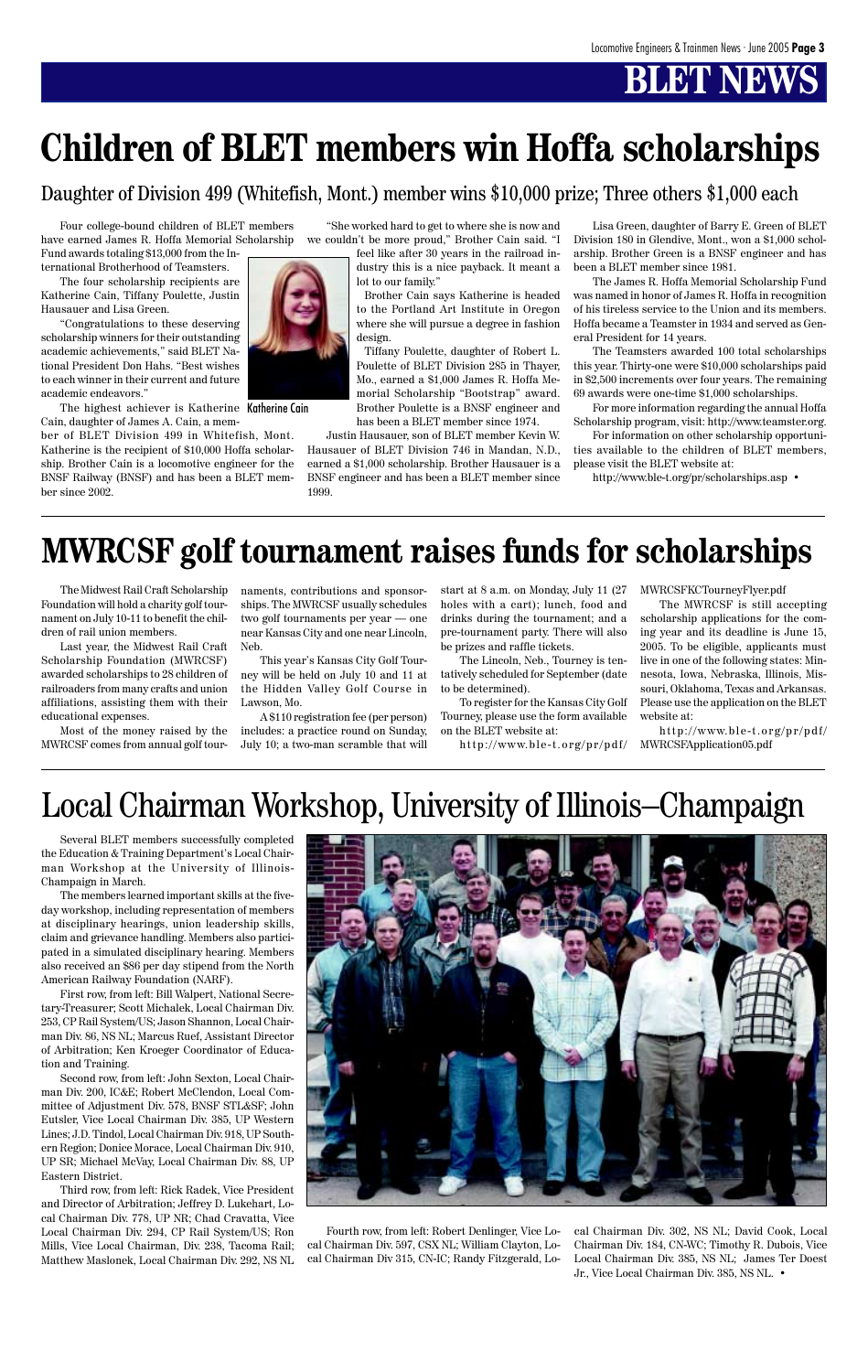**TABLE I — LOCOMOTIVE ENGINEERS — PASSENGER SERVICE**

|                                                                                                                                                                                                                                                                                                                                                                                                                                                                                                                                                                                                                                                                                                                                                                                                                                                                                                                                                      | Effective July 1, 2005<br><b>STANDARD RATES OF PAY</b>                                                                                                                                                                                                                                                             |                                                                                                                                                                                                                                                                      |                                                                                                                                                                                                                                                                                                        |                                                                                                                                                                                                                                                                               |
|------------------------------------------------------------------------------------------------------------------------------------------------------------------------------------------------------------------------------------------------------------------------------------------------------------------------------------------------------------------------------------------------------------------------------------------------------------------------------------------------------------------------------------------------------------------------------------------------------------------------------------------------------------------------------------------------------------------------------------------------------------------------------------------------------------------------------------------------------------------------------------------------------------------------------------------------------|--------------------------------------------------------------------------------------------------------------------------------------------------------------------------------------------------------------------------------------------------------------------------------------------------------------------|----------------------------------------------------------------------------------------------------------------------------------------------------------------------------------------------------------------------------------------------------------------------|--------------------------------------------------------------------------------------------------------------------------------------------------------------------------------------------------------------------------------------------------------------------------------------------------------|-------------------------------------------------------------------------------------------------------------------------------------------------------------------------------------------------------------------------------------------------------------------------------|
| <b>WEIGHT ON DRIVERS</b>                                                                                                                                                                                                                                                                                                                                                                                                                                                                                                                                                                                                                                                                                                                                                                                                                                                                                                                             |                                                                                                                                                                                                                                                                                                                    |                                                                                                                                                                                                                                                                      | Mileage                                                                                                                                                                                                                                                                                                | Hourly                                                                                                                                                                                                                                                                        |
| (Pounds)                                                                                                                                                                                                                                                                                                                                                                                                                                                                                                                                                                                                                                                                                                                                                                                                                                                                                                                                             | Daily                                                                                                                                                                                                                                                                                                              | Regular                                                                                                                                                                                                                                                              | Under Art. VIII                                                                                                                                                                                                                                                                                        | Straight<br>Time                                                                                                                                                                                                                                                              |
| 80,000<br>less than<br>80,000 and less than 100,000<br>100,000 and less than<br>140,000<br>140,000 and less than<br>170,000<br>170,000 and less than<br>200,000<br>200,000 and less than<br>250,000<br>300,000<br>250,000 and less than<br>300,000 and less than<br>350,000<br>350,000 and less than<br>400,000<br>450,000<br>400,000 and less than<br>$450,000$ and less than<br>500,000<br>500,000 and less than<br>550,000<br>550,000 and less than<br>600,000<br>600,000 and less than<br>650,000<br>700,000<br>650,000 and less than<br>700,000 and less than<br>750,000<br>750,000 and less than<br>800,000<br>800,000 and less than<br>850,000<br>850,000 and less than<br>900,000<br>900,000 and less than<br>950,000<br>950,000 and less than 1,000,000<br>$1,000,000$ pounds and over:<br>For each additional 50,000<br>pounds or fraction thereof add:<br>MOTOR AND ELECTRIC CARS<br>In multiple or single unit<br>Daily Earnings Minimun | \$155.84<br>\$155.84<br>\$155.93<br>\$156.01<br>\$156.10<br>\$156.19<br>\$156.27<br>\$156.36<br>\$156.44<br>\$156.53<br>\$156.62<br>\$156.70<br>\$156.79<br>\$156.87<br>\$156.96<br>\$157.04<br>\$157.13<br>\$157.21<br>\$157.30<br>\$157.38<br>\$157.47<br>\$.08 and \$.09<br>Alternately<br>\$156.80<br>\$157.36 | \$1.1974<br>\$1.1974<br>\$1.1983<br>\$1.1991<br>\$1.2000<br>\$1.2009<br>\$1.2017<br>\$1.2026<br>\$1.2034<br>\$1.2043<br>\$1.2052<br>\$1.2060<br>\$1.2069<br>\$1.2077<br>\$1.2086<br>\$1.2094<br>\$1.2103<br>\$1.2111<br>\$1.2120<br>\$1.2128<br>\$1.2137<br>\$1.2000 | \$1.2072<br>\$1.2072<br>\$1.2081<br>\$1.2089<br>\$1.2098<br>\$1.2107<br>\$1.2115<br>\$1.2124<br>\$1.2132<br>\$1.2141<br>\$1.2150<br>\$1.2158<br>\$1.2167<br>\$1.2175<br>\$1.2184<br>\$1.2192<br>\$1.2201<br>\$1.2209<br>\$1.2218<br>\$1.2226<br>\$1.2235<br>\$.08 and \$.09<br>Alternately<br>\$1.2905 | \$19.4797<br>\$19.4797<br>\$19.4910<br>\$19.5010<br>\$19.5122<br>\$19.5235<br>\$19.5335<br>\$19.5447<br>\$19.5547<br>\$19.5660<br>\$19.5772<br>\$19.5872<br>\$19.5985<br>\$19.6085<br>\$19.6197<br>\$19.6297<br>\$19.6410<br>\$19.6510<br>\$19.6622<br>\$19.6722<br>\$19.6835 |
|                                                                                                                                                                                                                                                                                                                                                                                                                                                                                                                                                                                                                                                                                                                                                                                                                                                                                                                                                      |                                                                                                                                                                                                                                                                                                                    |                                                                                                                                                                                                                                                                      |                                                                                                                                                                                                                                                                                                        |                                                                                                                                                                                                                                                                               |

| TABLE II - LOCOMOTIVE ENGINEERS<br>THROUGH FREIGHT SERVICE - WITH A FIREMAN (HELPER)<br>Effective July 1, 2005<br>STANDARD RATES OF PAY                                                                                                                                                                                                                                                                                                                                                                                                                                                                                                                                                                                                                                                                                                                                                                                                                                                                                                                                                                                                                                                        |                                                                                                                                                                                                                                                                                                                                                                                              |                                                                                                                                                                                                                                                                                                                                                                                              |                                                                                                                                                                                                                                                                                                                                                                                              |                                                                                                                                                                                                                                                                                                                                                                                                                              |                                                                                                                                                                                                                                                                                                                                                                                                                              |  |  |  |  |  |
|------------------------------------------------------------------------------------------------------------------------------------------------------------------------------------------------------------------------------------------------------------------------------------------------------------------------------------------------------------------------------------------------------------------------------------------------------------------------------------------------------------------------------------------------------------------------------------------------------------------------------------------------------------------------------------------------------------------------------------------------------------------------------------------------------------------------------------------------------------------------------------------------------------------------------------------------------------------------------------------------------------------------------------------------------------------------------------------------------------------------------------------------------------------------------------------------|----------------------------------------------------------------------------------------------------------------------------------------------------------------------------------------------------------------------------------------------------------------------------------------------------------------------------------------------------------------------------------------------|----------------------------------------------------------------------------------------------------------------------------------------------------------------------------------------------------------------------------------------------------------------------------------------------------------------------------------------------------------------------------------------------|----------------------------------------------------------------------------------------------------------------------------------------------------------------------------------------------------------------------------------------------------------------------------------------------------------------------------------------------------------------------------------------------|------------------------------------------------------------------------------------------------------------------------------------------------------------------------------------------------------------------------------------------------------------------------------------------------------------------------------------------------------------------------------------------------------------------------------|------------------------------------------------------------------------------------------------------------------------------------------------------------------------------------------------------------------------------------------------------------------------------------------------------------------------------------------------------------------------------------------------------------------------------|--|--|--|--|--|
| <b>WEIGHT ON DRIVERS</b>                                                                                                                                                                                                                                                                                                                                                                                                                                                                                                                                                                                                                                                                                                                                                                                                                                                                                                                                                                                                                                                                                                                                                                       |                                                                                                                                                                                                                                                                                                                                                                                              | Mileage                                                                                                                                                                                                                                                                                                                                                                                      |                                                                                                                                                                                                                                                                                                                                                                                              | Hourly                                                                                                                                                                                                                                                                                                                                                                                                                       |                                                                                                                                                                                                                                                                                                                                                                                                                              |  |  |  |  |  |
| (Pounds)                                                                                                                                                                                                                                                                                                                                                                                                                                                                                                                                                                                                                                                                                                                                                                                                                                                                                                                                                                                                                                                                                                                                                                                       | Daily                                                                                                                                                                                                                                                                                                                                                                                        | Regular                                                                                                                                                                                                                                                                                                                                                                                      | Under<br>Art. VIII                                                                                                                                                                                                                                                                                                                                                                           | Straight<br>Time                                                                                                                                                                                                                                                                                                                                                                                                             | Over-<br>time                                                                                                                                                                                                                                                                                                                                                                                                                |  |  |  |  |  |
| 140,000<br>less than<br>200,000<br>140,000 and less than<br>250,000<br>200,000 and less than<br>300,000<br>250,000 and less than<br>300,000 and less than<br>350,000<br>350,000 and less than<br>400,000<br>400,000 and less than<br>450,000<br>$450,000$ and less than<br>500,000<br>500,000 and less than<br>550,000<br>550,000 and less than<br>600,000<br>$600,000$ and less than<br>650,000<br>650,000 and less than<br>700,000<br>700,000 and less than<br>750,000<br>750,000 and less than<br>800,000<br>800,000 and less than<br>850,000<br>850,000 and less than<br>900,000<br>900,000 and less than 950,000<br>950,000 and less than 1,000,000<br>1,000,000 and less than 1,050,000<br>1,050,000 and less than 1,100,000<br>1,100,000 and less than 1,150,000<br>1,150,000 and less than 1,200,000<br>1,200,000 and less than 1,250,000<br>1,250,000 and less than 1,300,000<br>1,300,000 and less than 1,350,000<br>1,350,000 and less than 1,400,000<br>1,400,000 and less than 1,450,000<br>1,450,000 and less than 1,500,000<br>1,500,000 and less than 1,550,000<br>1,550,000 and less than 1,600,000<br>1,600,000 and less than 1,650,000<br>1,650,000 and less than 1,700,000 | \$168.13<br>\$168.56<br>\$168.73<br>\$168.88<br>\$169.03<br>\$169.24<br>\$169.45<br>\$169.66<br>\$169.87<br>\$170.05<br>\$170.23<br>\$170.41<br>\$170.59<br>\$170.77<br>\$170.95<br>\$171.13<br>\$171.31<br>\$171.49<br>\$171.67<br>\$171.85<br>\$172.03<br>\$172.21<br>\$172.39<br>\$172.57<br>\$172.75<br>\$172.93<br>\$173.11<br>\$173.29<br>\$173.47<br>\$173.65<br>\$173.83<br>\$174.01 | \$1.2889<br>\$1.2932<br>\$1.2949<br>\$1.2964<br>\$1.2979<br>\$1.3000<br>\$1.3021<br>\$1.3042<br>\$1.3063<br>\$1.3081<br>\$1.3099<br>\$1.3117<br>\$1.3135<br>\$1.3153<br>\$1.3171<br>\$1.3189<br>\$1.3207<br>\$1.3225<br>\$1.3243<br>\$1.3261<br>\$1.3279<br>\$1.3297<br>\$1.3315<br>\$1.3333<br>\$1.3351<br>\$1.3369<br>\$1.3387<br>\$1.3405<br>\$1.3423<br>\$1.3441<br>\$1.3459<br>\$1.3477 | \$1.3115<br>\$1.3158<br>\$1.3175<br>\$1.3190<br>\$1.3205<br>\$1.3226<br>\$1.3247<br>\$1.3268<br>\$1.3289<br>\$1.3307<br>\$1.3325<br>\$1.3343<br>\$1.3361<br>\$1.3379<br>\$1.3397<br>\$1.3415<br>\$1.3433<br>\$1.3451<br>\$1.3469<br>\$1.3487<br>\$1.3505<br>\$1.3523<br>\$1.3541<br>\$1.3559<br>\$1.3577<br>\$1.3595<br>\$1.3613<br>\$1.3631<br>\$1.3649<br>\$1.3667<br>\$1.3685<br>\$1.3703 | \$21.0158<br>\$21.0695<br>\$21.0908<br>\$21.1095<br>\$21.1283<br>\$21.1545<br>\$21.1808<br>\$21.2070<br>\$21.2333<br>\$21.2558<br>\$21.2783<br>\$21.3008<br>\$21.3233<br>\$21.3458<br>\$21.3683<br>\$21.3908<br>\$21.4133<br>\$21.4358<br>\$21.4583<br>\$21.4808<br>\$21.5033<br>\$21.5258<br>\$21.5483<br>\$21.5708<br>\$21.5933<br>\$21.6158<br>\$21.6383<br>\$21.6608<br>\$21.6833<br>\$21.7058<br>\$21.7283<br>\$21.7508 | \$31.5236<br>\$31.6043<br>\$31.6361<br>\$31.6643<br>\$31.6924<br>\$31.7318<br>\$31.7711<br>\$31.8105<br>\$31.8499<br>\$31.8836<br>\$31.9174<br>\$31.9511<br>\$31.9849<br>\$32.0186<br>\$32.0524<br>\$32.0861<br>\$32.1199<br>\$32.1536<br>\$32.1874<br>\$32.2211<br>\$32,2549<br>\$32,2886<br>\$32.3224<br>\$32.3561<br>\$32.3899<br>\$32.4236<br>\$32.4574<br>\$32.4911<br>\$32.5249<br>\$32.5586<br>\$32.5924<br>\$32.6261 |  |  |  |  |  |
| 1,700,000 and less than 1,750,000<br>1,750,000 and less than 1,800,000<br>1,800,000 and less than 1,850,000<br>1,850,000 and less than 1,900,000<br>1,900,000 and less than 1,950,000<br>1,950,000 and less than 2,000,000                                                                                                                                                                                                                                                                                                                                                                                                                                                                                                                                                                                                                                                                                                                                                                                                                                                                                                                                                                     | \$174.19<br>\$174.37<br>\$174.55<br>\$174.73<br>\$174.91<br>\$175.09                                                                                                                                                                                                                                                                                                                         | \$1.3495<br>\$1.3513<br>\$1.3531<br>\$1.3549<br>\$1.3567<br>\$1.3585                                                                                                                                                                                                                                                                                                                         | \$1.3721<br>\$1.3739<br>\$1.3757<br>\$1.3775<br>\$1.3793<br>\$1.3811                                                                                                                                                                                                                                                                                                                         | \$21.7733<br>\$21.7958<br>\$21.8183<br>\$21.8408<br>\$21.8633<br>\$21.8858                                                                                                                                                                                                                                                                                                                                                   | \$32.6599<br>\$32.6936<br>\$32.7274<br>\$32.7611<br>\$32.7949<br>\$32.8286                                                                                                                                                                                                                                                                                                                                                   |  |  |  |  |  |
| $2,000,000$ pounds and over:<br>For each additional 50,000<br>pounds or fraction thereof add:                                                                                                                                                                                                                                                                                                                                                                                                                                                                                                                                                                                                                                                                                                                                                                                                                                                                                                                                                                                                                                                                                                  | \$.18                                                                                                                                                                                                                                                                                                                                                                                        | \$.18                                                                                                                                                                                                                                                                                                                                                                                        | \$.18                                                                                                                                                                                                                                                                                                                                                                                        |                                                                                                                                                                                                                                                                                                                                                                                                                              |                                                                                                                                                                                                                                                                                                                                                                                                                              |  |  |  |  |  |

The rate Tables effective July 1, 2005, reflect a Cost of Living Allowance of 15 cents per hour to the basic daily rate and \$0.0015 per mile.

It should be noted that these figures are derived from the BLET National

| <b>TABLE III - LOCOMOTIVE ENGINEERS</b><br>THROUGH FREIGHT SERVICE - WITHOUT A FIREMAN (HELPER) - \$4.00<br>Effective July 1, 2005<br>STANDARD RATES OF PAY                                                                |                                                                      |                                                                      |                                                                      |                                                                            |                                                                                        | <b>TABLE IV - LOCOMOTIVE ENGINEERS</b><br>THROUGH FREIGHT SERVICE — WITHOUT A FIREMAN (HELPER) — \$6.00<br>Effective July 1, 2005<br>STANDARD RATES OF PAY                                                                 |                                                                      |                                                                      |                                                                      |                                                                       |                                                                                             |
|----------------------------------------------------------------------------------------------------------------------------------------------------------------------------------------------------------------------------|----------------------------------------------------------------------|----------------------------------------------------------------------|----------------------------------------------------------------------|----------------------------------------------------------------------------|----------------------------------------------------------------------------------------|----------------------------------------------------------------------------------------------------------------------------------------------------------------------------------------------------------------------------|----------------------------------------------------------------------|----------------------------------------------------------------------|----------------------------------------------------------------------|-----------------------------------------------------------------------|---------------------------------------------------------------------------------------------|
| WEIGHT ON DRIVERS                                                                                                                                                                                                          |                                                                      |                                                                      | Hourly<br>Mileage                                                    |                                                                            | WEIGHT ON DRIVERS                                                                      |                                                                                                                                                                                                                            | Mileage                                                              |                                                                      | Hourly                                                               |                                                                       |                                                                                             |
| (Pounds)                                                                                                                                                                                                                   | Daily                                                                | Regular                                                              | Under<br>Art. VIII                                                   | Straight<br>Time                                                           | Over-<br>time                                                                          | (Pounds)                                                                                                                                                                                                                   | Daily                                                                | Regular                                                              | Under<br>Art. VIII                                                   | Straight<br>Time                                                      | Over-<br>time                                                                               |
| less than $140,000$<br>200,000<br>$140.000$ and less than<br>200,000 and less than 250,000<br>250,000 and less than 300,000<br>300,000 and less than 350,000                                                               | \$172.13<br>\$172.56<br>\$172.73<br>\$172.88<br>\$173.03             | \$1.3289<br>\$1.3332<br>\$1.3349<br>\$1.3364<br>\$1.3379             | \$1.4265<br>\$1.4308<br>\$1.4325<br>\$1.4340<br>\$1.4355             | \$21.5158<br>\$21.5695<br>\$21.6095<br>\$21.6283                           | \$32.2736<br>\$32,3543<br>$$21.5908$ \$32.3861<br>\$32,4143<br>\$32.4424               | less than $140.000$<br>140,000 and less than 200,000<br>200,000 and less than 250,000<br>250,000 and less than 300,000<br>300,000 and less than 350,000                                                                    | \$174.13<br>\$174.56<br>\$174.73<br>\$174.88<br>\$175.03             | \$1.3368<br>\$1.3428<br>\$1.3443<br>\$1.3458<br>\$1.3479             | \$1.4465<br>\$1.4508<br>\$1.4525<br>\$1.4540<br>\$1.4555             | \$21.7658<br>\$21.8195<br>\$21.8408 \\$32.7611<br>\$21.8783 \$32,8174 | \$32.6486<br>\$32.7293<br>\$21.8595 \$32.7893                                               |
| 350,000 and less than 400,000<br>400,000 and less than 450,000<br>450,000 and less than 500,000<br>$500,000$ and less than<br>550,000<br>550,000 and less than<br>600,000                                                  | \$173.24<br>\$173.45<br>\$173.66<br>\$173.87<br>\$174.05             | \$1.3400<br>\$1.3421<br>\$1.3442<br>\$1.3463<br>\$1.3481             | \$1.4376<br>\$1.4397<br>\$1.4418<br>\$1.4439<br>\$1.4457             | \$21.6808<br>\$21.7333<br>\$21.7558                                        | $$21.6545 \mid $32.4818$<br>\$32.5211<br>\$21.7070 \$32.5605<br>\$32.5999<br>\$32.6336 | 350,000 and less than 400,000<br>400,000 and less than 450,000<br>450,000 and less than 500,000<br>500,000 and less than 550,000<br>550,000 and less than 600,000                                                          | \$175.24<br>\$175.45<br>\$175.66<br>\$175.87<br>\$176.05             | \$1.3500<br>\$1.3521<br>\$1.3542<br>\$1.3560<br>\$1.3578             | \$1.4576<br>\$1.4597<br>\$1.4618<br>\$1.4639<br>\$1.4657             | \$21.9045 \$32.8568<br>\$21.9308 \$32,8961                            | \$21.9570 \$32.9355<br>\$21.9833 \$32.9749<br>\$22.0058 \$33.0086                           |
| 600,000 and less than 650,000<br>650,000 and less than<br>700.000<br>700,000 and less than<br>750,000<br>750,000 and less than 800,000                                                                                     | \$174.23<br>\$174.41<br>\$174.59<br>\$174.77                         | \$1.3499<br>\$1.3517<br>\$1.3535<br>\$1.3553                         | \$1.4475<br>\$1.4493<br>\$1.4511<br>\$1.4529                         | \$21.7783<br>\$21.8008<br>\$21.8458                                        | \$32.6674<br>\$32.7011<br>\$21.8233 \$32.7349<br>\$32.7686                             | 600,000 and less than 650,000<br>650,000 and less than 700,000<br>700,000 and less than 750,000<br>750,000 and less than 800,000                                                                                           | \$176.23<br>\$176.41<br>\$176.59<br>\$176.77                         | \$1.3596<br>\$1.3614<br>\$1.3632<br>\$1.3650                         | \$1.4675<br>\$1.4693<br>\$1.4711<br>\$1.4729                         | \$22.0283<br>\$22.0508 \$33.0761                                      | \$33,0424<br>\$22.0733 \$33.1099<br>\$22.0958 \$33.1436                                     |
| 800,000 and less than 850,000<br>850,000 and less than 900,000<br>900,000 and less than 950,000<br>950,000 and less than 1,000,000                                                                                         | \$174.95<br>\$175.13<br>\$175.31<br>\$175.49                         | \$1.3571<br>\$1.3589<br>\$1.3607<br>\$1.3625                         | \$1.4547<br>\$1.4565<br>\$1.4583<br>\$1.4601                         | \$21.8683<br>\$21.8908<br>\$21.9358                                        | \$32,8024<br>\$32.8361<br>$$21.9133 \;   \; $32.8699$<br>\$32.9036                     | 800,000 and less than 850,000<br>850,000 and less than 900,000<br>900,000 and less than 950,000<br>950,000 and less than 1,000,000                                                                                         | \$176.95<br>\$177.13<br>\$177.31<br>\$177.49                         | \$1.3668<br>\$1.3686<br>\$1.3704<br>\$1.3722                         | \$1.4747<br>\$1.4765<br>\$1.4783<br>\$1.4801                         | \$22.1183 \\$33.1774<br>\$22.1633 \\$33.2449                          | \$22.1408 \$33.2111<br>\$22.1858 \$33.2786                                                  |
| 1,000,000 and less than 1,050,000<br>$1,050,000$ and less than $1,100,000$<br>1,100,000 and less than 1,150,000<br>1,150,000 and less than 1,200,000<br>1,200,000 and less than 1,250,000                                  | \$175.67<br>\$175.85<br>\$176.03<br>\$176.21<br>\$176.39             | \$1.3643<br>\$1.3661<br>\$1.3679<br>\$1.3697<br>\$1.3715             | \$1.4619<br>\$1.4637<br>\$1.4655<br>\$1.4673<br>\$1.4691             | \$21.9583<br>\$22.0033<br>\$22.0258<br>\$22.0483                           | \$32.9374<br>\$21.9808 \$32.9711<br>\$33.0049<br>\$33.0386<br>\$33.0724                | 1,000,000 and less than 1,050,000<br>1,050,000 and less than 1,100,000<br>1,100,000 and less than 1,150,000<br>1,150,000 and less than 1,200,000<br>1,200,000 and less than 1,250,000                                      | \$177.67<br>\$177.85<br>\$178.03<br>\$178.21<br>\$178.39             | \$1.3740<br>\$1.3758<br>\$1.3776<br>\$1.3794<br>\$1.3812             | \$1.4819<br>\$1.4837<br>\$1.4855<br>\$1.4873<br>\$1.4891             | \$22.2308 \$33.3461<br>\$22.2758<br>\$22.2983   \$33.4474             | \$22,2083   \$33,3124<br>\$22.2533 \$33.3799<br>\$33.4136                                   |
| 1,250,000 and less than $1,300,000$<br>1,300,000 and less than 1,350,000<br>1,350,000 and less than 1,400,000<br>1,400,000 and less than 1,450,000<br>1,450,000 and less than 1,500,000                                    | \$176.57<br>\$176.75<br>\$176.93<br>\$177.11<br>\$177.29             | \$1.3733<br>\$1.3751<br>\$1.3769<br>\$1.3787<br>\$1.3805             | \$1.4709<br>\$1.4727<br>\$1.4745<br>\$1.4763<br>\$1.4781             | \$22.0708<br>\$22.0933<br>\$22.1158<br>\$22.1383<br>\$22.1608              | \$33.1061<br>\$33.1399<br>\$33.1736<br>\$33.2074<br>\$33.2411                          | 1,250,000 and less than 1,300,000<br>1,300,000 and less than 1,350,000<br>1,350,000 and less than 1,400,000<br>1,400,000 and less than 1,450,000<br>1,450,000 and less than 1,500,000                                      | \$178.57<br>\$178.75<br>\$178.93<br>\$179.11<br>\$179.29             | \$1.3830<br>\$1.3848<br>\$1.3866<br>\$1.3884<br>\$1.3900             | \$1.4909<br>\$1.4927<br>\$1.4945<br>\$1.4963<br>\$1.4981             | \$22.3208<br>\$22.3658<br>\$22.3883<br>\$22.4108 \$33.6161            | \$33.4811<br>\$22.3433 \$33.5149<br>\$33.5486<br>\$33.5824                                  |
| 1,500,000 and less than 1,550,000<br>1,550,000 and less than 1,600,000<br>1,600,000 and less than 1,650,000<br>1,650,000 and less than 1,700,000                                                                           | \$177.47<br>\$177.65<br>\$177.83<br>\$178.01                         | \$1.3823<br>\$1.3841<br>\$1.3859<br>\$1.3877                         | \$1.4799<br>\$1.4817<br>\$1.4835<br>\$1.4853                         | \$22.1833<br>\$22.2058<br>\$22.2283<br>\$22,2508                           | \$33,2749<br>\$33,3086<br>\$33.3424<br>\$33.3761                                       | 1,500,000 and less than 1,550,000<br>1.550,000 and less than 1.600,000<br>1,600,000 and less than 1,650,000<br>1,650,000 and less than 1,700,000                                                                           | \$179.47<br>\$179.65<br>\$179.83<br>\$180.01                         | \$1.3920<br>\$1.3938<br>\$1.3956<br>\$1.3974                         | \$1.4999<br>\$1.5017<br>\$1.5035<br>\$1.5053                         | \$22.4333<br>\$22.4558<br>\$22.4783<br>\$22.5008 \$33.7511            | \$33.6499<br>\$33.6836<br>\$33,7174                                                         |
| 1,700,000 and less than 1,750,000<br>1,750,000 and less than 1,800,000<br>1,800,000 and less than 1,850,000<br>1,850,000 and less than 1,900,000<br>1,900,000 and less than 1,950,000<br>1,950,000 and less than 2,000,000 | \$178.19<br>\$178.37<br>\$178.55<br>\$178.73<br>\$178.91<br>\$179.09 | \$1.3895<br>\$1.3913<br>\$1.3931<br>\$1.3949<br>\$1.3967<br>\$1.3985 | \$1.4871<br>\$1.4889<br>\$1.4907<br>\$1.4925<br>\$1.4943<br>\$1.4961 | \$22,2733<br>\$22.2958<br>\$22.3183<br>\$22.3408<br>\$22.3633<br>\$22.3858 | \$33.4099<br>\$33.4436<br>\$33.4774<br>\$33.5111<br>\$33.5449<br>\$33.5786             | 1,700,000 and less than 1,750,000<br>1,750,000 and less than 1,800,000<br>1,800,000 and less than 1,850,000<br>1,850,000 and less than 1,900,000<br>1,900,000 and less than 1,950,000<br>1,950,000 and less than 2,000,000 | \$180.19<br>\$180.37<br>\$180.55<br>\$180.73<br>\$180.91<br>\$181.09 | \$1.3992<br>\$1.4010<br>\$1.4028<br>\$1.4046<br>\$1.4064<br>\$1.4080 | \$1.5071<br>\$1.5089<br>\$1.5107<br>\$1.5125<br>\$1.5143<br>\$1.5161 | \$22.5683 \$33.8524<br>\$22.5908<br>\$22.6358                         | \$22.5233 \$33.7849<br>\$22.5458 \$33.8186<br>\$33.8861<br>\$22.6133 \$33.9199<br>\$33.9536 |
| $2,\!000,\!000$ pounds and over:<br>For each additional 50,000<br>pounds or fraction thereof add:                                                                                                                          | \$.18                                                                | \$.18                                                                | \$.18                                                                |                                                                            |                                                                                        | $2,000,000$ pounds and over:<br>For each additional 50,000<br>pounds or fraction thereof add:                                                                                                                              | \$.18                                                                | \$.18                                                                | \$.18                                                                |                                                                       |                                                                                             |

| THROUGH FREIGHT SERVICE — WITHOUT A FIREMAN (HELPER) — \$4.00<br>Effective July 1, 2005<br>STANDARD RATES OF PAY                                                                                                           |                                                                                    |                                                                                  |                                                                                  |                                                                                                                |                                                                                    | THROUGH FREIGHT SERVICE — WITHOUT A FIREMAN (HELPER) — \$6.00<br>Effective July 1, 2005<br>STANDARD RATES OF PAY                                                                                                           |                                                                                  |                                                                                  |                                                                                  |                                                                            |                                                                                                   |
|----------------------------------------------------------------------------------------------------------------------------------------------------------------------------------------------------------------------------|------------------------------------------------------------------------------------|----------------------------------------------------------------------------------|----------------------------------------------------------------------------------|----------------------------------------------------------------------------------------------------------------|------------------------------------------------------------------------------------|----------------------------------------------------------------------------------------------------------------------------------------------------------------------------------------------------------------------------|----------------------------------------------------------------------------------|----------------------------------------------------------------------------------|----------------------------------------------------------------------------------|----------------------------------------------------------------------------|---------------------------------------------------------------------------------------------------|
| WEIGHT ON DRIVERS                                                                                                                                                                                                          |                                                                                    | Mileage                                                                          |                                                                                  | Hourly                                                                                                         |                                                                                    | WEIGHT ON DRIVERS                                                                                                                                                                                                          | Mileage                                                                          |                                                                                  |                                                                                  | Hourly                                                                     |                                                                                                   |
| (Pounds)                                                                                                                                                                                                                   | Daily                                                                              | Regular                                                                          | Under<br>Art. VIII                                                               | Straight<br>Time                                                                                               | Over-<br>time                                                                      | (Pounds)                                                                                                                                                                                                                   | Daily                                                                            | Regular                                                                          | Under<br>Art. VIII                                                               | Straight<br>Time                                                           | Over-<br>time                                                                                     |
| less than 140,000<br>140,000 and less than 200,000<br>200,000 and less than 250,000<br>250,000 and less than 300,000<br>300,000 and less than 350,000<br>350,000 and less than 400,000<br>400,000 and less than 450,000    | \$172.13<br>\$172.56<br>\$172.73<br>\$172.88<br>\$173.03<br>\$173.24<br>$\$173.45$ | \$1.3289<br>\$1.3332<br>\$1.3349<br>\$1.3364<br>\$1.3379<br>\$1.3400<br>\$1.3421 | \$1.4265<br>\$1.4308<br>\$1.4325<br>\$1.4340<br>\$1.4355<br>\$1.4376<br>\$1.4397 | \$21.5158<br>\$21.5908 \$32.3861<br>$$21.6095$ \$32.4143<br>$$21.6283 \;   \; $32.4424$<br>\$21.6808 \$32.5211 | \$32,2736<br>\$21.5695 \$32.3543<br>$$21.6545 \mid $32.4818$                       | less than $140,000$<br>140,000 and less than 200,000<br>200,000 and less than 250,000<br>250,000 and less than 300,000<br>300,000 and less than 350,000<br>350,000 and less than 400,000<br>400,000 and less than 450,000  | \$174.13<br>\$174.56<br>\$174.73<br>\$174.88<br>\$175.03<br>\$175.24<br>\$175.45 | \$1.3368<br>\$1.3428<br>\$1.3443<br>\$1.3458<br>\$1.3479<br>\$1.3500<br>\$1.3521 | \$1.4465<br>\$1.4508<br>\$1.4525<br>\$1.4540<br>\$1.4555<br>\$1.4576<br>\$1.4597 | \$21.7658<br>\$21.8195<br>\$21.8408<br>\$21.8595<br>\$21.9045<br>\$21.9308 | \$32.6486<br>\$32.7293<br>\$32.7611<br>\$32.7893<br>\$21.8783 \$32.8174<br>\$32.8568<br>\$32.8961 |
| 450,000 and less than 500,000<br>500,000 and less than 550,000<br>550,000 and less than<br>600,000                                                                                                                         | \$173.66<br>\$173.87<br>\$174.05                                                   | \$1.3442<br>\$1.3463<br>\$1.3481                                                 | \$1.4418<br>\$1.4439<br>\$1.4457                                                 | \$21.7070 \$32.5605<br>$$21.7333 \;   \; $32.5999$                                                             | \$21.7558 \$32.6336                                                                | 450,000 and less than 500,000<br>500,000 and less than 550,000<br>550,000 and less than 600,000                                                                                                                            | \$175.66<br>\$175.87<br>\$176.05                                                 | \$1.3542<br>\$1.3560<br>\$1.3578                                                 | \$1.4618<br>\$1.4639<br>\$1.4657                                                 | \$21.9570<br>\$21.9833                                                     | \$32.9355<br>\$32.9749<br>\$22,0058 \$33,0086                                                     |
| 600,000 and less than 650,000<br>650,000 and less than 700,000<br>700,000 and less than 750,000<br>750,000 and less than 800,000                                                                                           | \$174.23<br>\$174.41<br>\$174.59<br>\$174.77                                       | \$1.3499<br>\$1.3517<br>\$1.3535<br>\$1.3553                                     | \$1.4475<br>\$1.4493<br>\$1.4511<br>\$1.4529                                     | \$21.7783 \$32.6674<br>\$21.8008 \ \$32.7011<br>\$21.8233 \$32.7349<br>$$21.8458 \;   \; $32.7686$             |                                                                                    | 600,000 and less than 650,000<br>650,000 and less than 700,000<br>700,000 and less than 750,000<br>750,000 and less than 800,000                                                                                           | \$176.23<br>\$176.41<br>\$176.59<br>\$176.77                                     | \$1.3596<br>\$1.3614<br>\$1.3632<br>\$1.3650                                     | \$1.4675<br>\$1.4693<br>\$1.4711<br>\$1.4729                                     | \$22.0283<br>\$22.0508<br>\$22.0733<br>\$22.0958                           | \$33.0424<br>\$33.0761<br>\$33.1099<br>\$33,1436                                                  |
| 800,000 and less than 850,000<br>850,000 and less than 900,000<br>900,000 and less than 950,000<br>950,000 and less than 1,000,000                                                                                         | \$174.95<br>\$175.13<br>\$175.31<br>\$175.49                                       | \$1.3571<br>\$1.3589<br>\$1.3607<br>\$1.3625                                     | \$1.4547<br>\$1.4565<br>\$1.4583<br>\$1.4601                                     | $$21.8683 \;   \; $32.8024$<br>\$21.8908 \$32.8361<br>$$21.9133 \;   \; $32.8699$<br>\$21.9358 \$32.9036       |                                                                                    | 800,000 and less than 850,000<br>850,000 and less than 900,000<br>900,000 and less than 950,000<br>950,000 and less than 1,000,000                                                                                         | \$176.95<br>\$177.13<br>\$177.31<br>\$177.49                                     | \$1.3668<br>\$1,3686<br>\$1.3704<br>\$1.3722                                     | \$1.4747<br>\$1.4765<br>\$1.4783<br>\$1.4801                                     | \$22.1183<br>\$22.1408<br>\$22.1633<br>\$22.1858                           | \$33.1774<br>\$33.2111<br>\$33.2449<br>\$33,2786                                                  |
| 1,000,000 and less than 1,050,000<br>1,050,000 and less than 1,100,000<br>1,100,000 and less than 1,150,000<br>1,150,000 and less than 1,200,000<br>1,200,000 and less than 1,250,000                                      | \$175.67<br>\$175.85<br>\$176.03<br>\$176.21<br>\$176.39                           | \$1.3643<br>\$1.3661<br>\$1.3679<br>\$1.3697<br>\$1.3715                         | \$1.4619<br>\$1.4637<br>\$1.4655<br>\$1.4673<br>\$1.4691                         | \$21.9583 \$32.9374<br>\$21.9808 \$32.9711<br>\$22.0033<br>\$22.0258<br>$$22.0483 \;   \; $33.0724$            | \$33.0049<br>\$33.0386                                                             | 1,000,000 and less than 1,050,000<br>1,050,000 and less than 1,100,000<br>1,100,000 and less than 1,150,000<br>1.150,000 and less than 1.200,000<br>1,200,000 and less than 1,250,000                                      | \$177.67<br>\$177.85<br>\$178.03<br>\$178.21<br>\$178.39                         | \$1.3740<br>\$1.3758<br>\$1.3776<br>\$1.3794<br>\$1.3812                         | \$1.4819<br>\$1.4837<br>\$1.4855<br>\$1.4873<br>\$1.4891                         | \$22.2083<br>\$22.2308<br>\$22.2533<br>\$22.2758<br>\$22,2983              | \$33.3124<br>\$33,3461<br>\$33.3799<br>\$33.4136<br>\$33.4474                                     |
| 1,250,000 and less than 1,300,000<br>1,300,000 and less than 1,350,000<br>1,350,000 and less than 1,400,000<br>1,400,000 and less than 1,450,000<br>1,450,000 and less than 1,500,000                                      | \$176.57<br>\$176.75<br>\$176.93<br>\$177.11<br>\$177.29                           | \$1.3733<br>\$1.3751<br>\$1.3769<br>\$1.3787<br>\$1.3805                         | \$1.4709<br>\$1.4727<br>\$1.4745<br>\$1.4763<br>\$1.4781                         | \$22.0708<br>\$22.1608   \$33.2411                                                                             | \$33.1061<br>\$22.0933   \$33.1399<br>\$22.1158 \$33.1736<br>\$22.1383   \$33.2074 | 1,250,000 and less than 1,300,000<br>1,300,000 and less than 1,350,000<br>1,350,000 and less than 1,400,000<br>1,400,000 and less than 1,450,000<br>1,450,000 and less than 1,500,000                                      | \$178.57<br>\$178.75<br>\$178.93<br>\$179.11<br>\$179.29                         | \$1.3830<br>\$1.3848<br>\$1.3866<br>\$1.3884<br>\$1.3900                         | \$1.4909<br>\$1.4927<br>\$1.4945<br>\$1.4963<br>\$1.4981                         | \$22.3208<br>\$22.3433<br>\$22.3658<br>\$22.3883<br>\$22.4108              | \$33.4811<br>\$33.5149<br>\$33.5486<br>\$33.5824<br>\$33.6161                                     |
| 1,500,000 and less than 1,550,000<br>1,550,000 and less than 1,600,000<br>1,600,000 and less than 1,650,000<br>1,650,000 and less than 1,700,000                                                                           | \$177.47<br>\$177.65<br>\$177.83<br>\$178.01                                       | \$1.3823<br>\$1.3841<br>\$1.3859<br>\$1.3877                                     | \$1.4799<br>\$1.4817<br>\$1.4835<br>\$1.4853                                     | \$22.2283<br>\$22.2508                                                                                         | $$22.1833 \;   \; $33.2749$<br>\$22.2058 \$33.3086<br>\$33,3424<br>\$33.3761       | 1,500,000 and less than 1,550,000<br>1,550,000 and less than 1,600,000<br>1,600,000 and less than 1,650,000<br>1,650,000 and less than 1,700,000                                                                           | \$179.47<br>\$179.65<br>\$179.83<br>\$180.01                                     | \$1.3920<br>\$1.3938<br>\$1.3956<br>\$1.3974                                     | \$1.4999<br>\$1.5017<br>\$1.5035<br>\$1.5053                                     | \$22.4333<br>\$22.4558<br>\$22.4783<br>\$22.5008                           | \$33.6499<br>\$33.6836<br>\$33.7174<br>\$33.7511                                                  |
| 1,700,000 and less than 1,750,000<br>1,750,000 and less than 1,800,000<br>1,800,000 and less than 1,850,000<br>1,850,000 and less than 1,900,000<br>1,900,000 and less than 1,950,000<br>1,950,000 and less than 2,000,000 | \$178.19<br>\$178.37<br>\$178.55<br>\$178.73<br>\$178.91<br>\$179.09               | \$1.3895<br>\$1.3913<br>\$1.3931<br>\$1.3949<br>\$1.3967<br>\$1.3985             | \$1.4871<br>\$1.4889<br>\$1.4907<br>\$1.4925<br>\$1.4943<br>\$1.4961             | \$22.2733<br>\$22,2958<br>\$22.3183 \$33.4774<br>\$22.3408<br>\$22.3633<br>\$22.3858                           | \$33.4099<br>\$33.4436<br>\$33.5111<br>\$33.5449<br>\$33.5786                      | 1,700,000 and less than 1,750,000<br>1,750,000 and less than 1,800,000<br>1,800,000 and less than 1,850,000<br>1,850,000 and less than 1,900,000<br>1,900,000 and less than 1,950,000<br>1,950,000 and less than 2,000,000 | \$180.19<br>\$180.37<br>\$180.55<br>\$180.73<br>\$180.91<br>\$181.09             | \$1.3992<br>\$1.4010<br>\$1.4028<br>\$1.4046<br>\$1.4064<br>\$1.4080             | \$1.5071<br>\$1.5089<br>\$1.5107<br>\$1.5125<br>\$1.5143<br>\$1.5161             | \$22.5233<br>\$22.5458<br>\$22.5683<br>\$22.5908<br>\$22.6133              | \$33.7849<br>\$33,8186<br>\$33.8524<br>\$33.8861<br>\$33.9199<br>\$22.6358 \$33.9536              |
| $2,000,000$ pounds and over:<br>For each additional 50,000<br>pounds or fraction thereof add:                                                                                                                              | \$.18                                                                              | \$.18                                                                            | \$.18                                                                            |                                                                                                                |                                                                                    | $2,000,000$ pounds and over:<br>For each additional 50,000<br>pounds or fraction thereof add:                                                                                                                              | \$.18                                                                            | \$.18                                                                            | \$.18                                                                            |                                                                            |                                                                                                   |

agreement. The rates in effect on some properties differ slightly from the published rates, because of the effect of different system agreements. Your general chairman's office should have the rates in effect on your property. •

### Rate tables effective July 1, 2005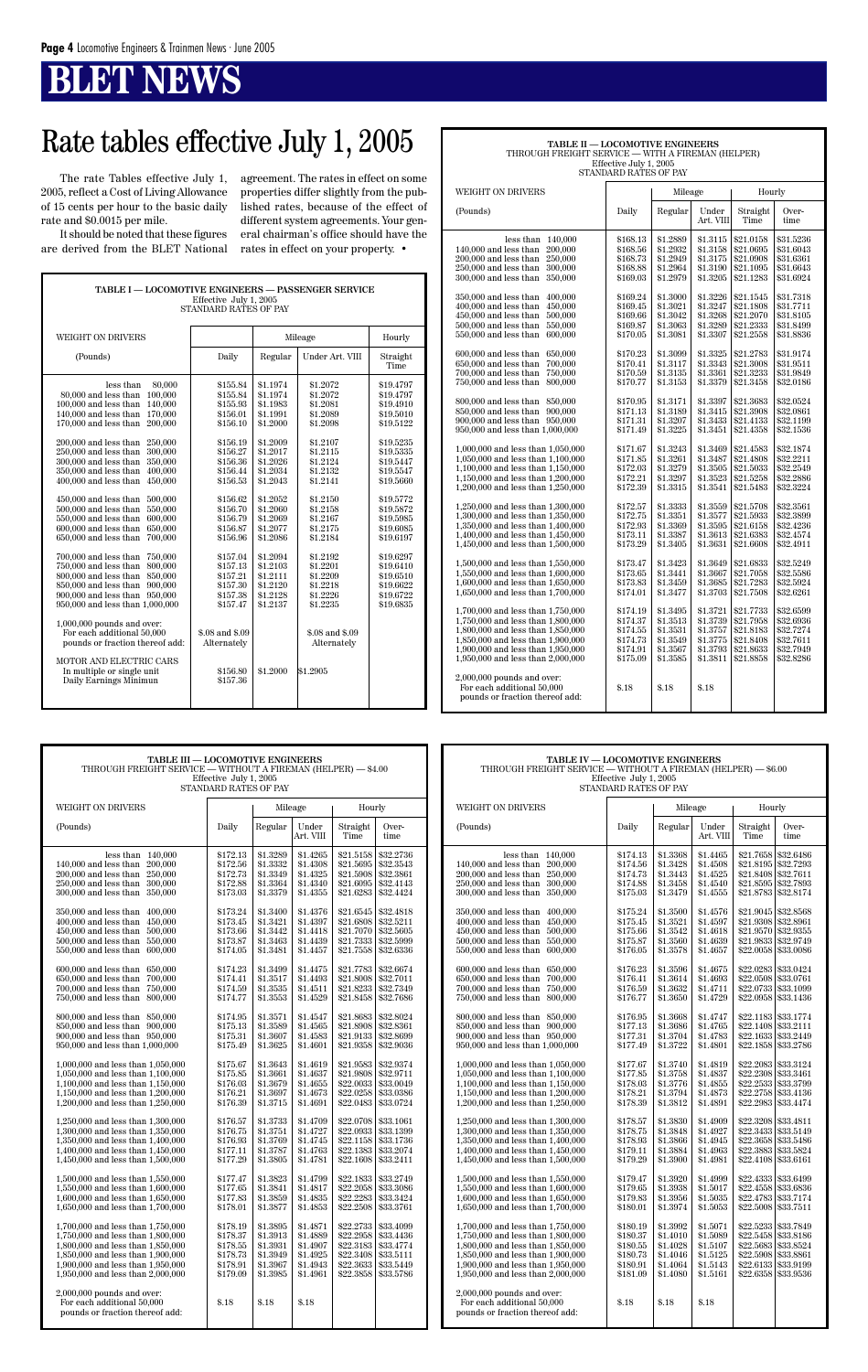| <b>TABLE VI — LOCOMOTIVE ENGINEERS</b><br>LOCAL AND WAY FREIGHT SERVICE — WITHOUT A FIREMAN (HELPER) — \$4.00 |
|---------------------------------------------------------------------------------------------------------------|
| Effective July 1, 2005                                                                                        |
| STANDARD RATES OF PAY                                                                                         |
|                                                                                                               |

| WEIGHT ON DRIVERS                                                                                                                                                                                                          |                                                                      | Mileage                                                              |                                                                      | Hourly                                                                     |                                                                            |
|----------------------------------------------------------------------------------------------------------------------------------------------------------------------------------------------------------------------------|----------------------------------------------------------------------|----------------------------------------------------------------------|----------------------------------------------------------------------|----------------------------------------------------------------------------|----------------------------------------------------------------------------|
| (Pounds)                                                                                                                                                                                                                   | Daily                                                                | Regular                                                              | Under<br>Art. VIII                                                   | Straight<br>Time                                                           | Over-<br>time                                                              |
| less than<br>140,000<br>200,000<br>140,000 and less than<br>200,000 and less than<br>250,000<br>250,000 and less than<br>300,000<br>300,000 and less than<br>350,000                                                       | \$172.70<br>\$173.13<br>\$173.30<br>\$173.45<br>\$173.60             | \$1.3345<br>\$1.3388<br>\$1.3405<br>\$1.3420<br>\$1.3435             | \$1.4100<br>\$1.4143<br>\$1.4160<br>\$1.4175<br>\$1.4190             | \$21.5870<br>\$21.6408<br>\$21.6620<br>\$21.6808<br>\$21.6995              | \$32.3805<br>\$32.4611<br>\$32.4930<br>\$32.5211<br>\$32.5493              |
| 350,000 and less than<br>400,000<br>400,000 and less than<br>450,000<br>450,000 and less than<br>500,000<br>500,000 and less than<br>550,000<br>550,000 and less than<br>600,000                                           | \$173.81<br>\$174.02<br>\$174.23<br>\$174.44<br>\$174.62             | \$1.3456<br>\$1.3477<br>\$1.3498<br>\$1.3519<br>\$1.3537             | \$1.4211<br>\$1.4232<br>\$1.4253<br>\$1.4274<br>\$1.4292             | \$21.7258<br>\$21.7520<br>\$21.7783<br>\$21.8045<br>\$21.8270              | \$32.5886<br>\$32.6280<br>\$32.6674<br>\$32.7068<br>\$32.7405              |
| 600,000 and less than<br>650,000<br>650,000 and less than<br>700,000<br>700,000 and less than<br>750,000<br>750,000 and less than<br>800,000                                                                               | \$174.80<br>\$174.98<br>\$175.16<br>\$175.34                         | \$1.3555<br>\$1.3573<br>\$1.3591<br>\$1.3609                         | \$1.4310<br>\$1.4328<br>\$1.4346<br>\$1.4364                         | \$21.8495<br>\$21.8720<br>\$21.8945<br>\$21.9170                           | \$32.7743<br>\$32.8080<br>\$32.8418<br>\$32.8755                           |
| 800,000 and less than<br>850,000<br>850,000 and less than<br>900,000<br>900,000 and less than 950,000<br>950,000 and less than 1,000,000                                                                                   | \$175.52<br>\$175.70<br>\$175.88<br>\$176.06                         | \$1.3627<br>\$1.3645<br>\$1.3663<br>\$1.3681                         | \$1.4382<br>\$1.4400<br>\$1.4418<br>\$1.4436                         | \$21.9395<br>\$21.9620<br>\$21.9845<br>\$22,0070                           | \$32.9093<br>\$32.9430<br>\$32.9768<br>\$33.0105                           |
| 1,000,000 and less than 1,050,000<br>1,050,000 and less than 1,100,000<br>1,100,000 and less than 1,150,000<br>1,150,000 and less than 1,200,000<br>1,200,000 and less than 1,250,000                                      | \$176.24<br>\$176.42<br>\$176.60<br>\$176.78<br>\$176.96             | \$1.3699<br>\$1.3717<br>\$1.3735<br>\$1.3753<br>\$1.3771             | \$1.4454<br>\$1.4472<br>\$1.4490<br>\$1.4508<br>\$1.4526             | \$22.0295<br>\$22.0520<br>\$22.0745<br>\$22.0970<br>\$22.1195              | \$33.0443<br>\$33.0780<br>\$33.1118<br>\$33.1455<br>\$33.1793              |
| 1,250,000 and less than 1,300,000<br>1,300,000 and less than 1,350,000<br>1,350,000 and less than 1,400,000<br>1,400,000 and less than 1,450,000<br>1,450,000 and less than 1,500,000                                      | \$177.14<br>\$177.32<br>\$177.50<br>\$177.68<br>\$177.86             | \$1.3789<br>\$1.3807<br>\$1.3825<br>\$1.3843<br>\$1.3861             | \$1.4544<br>\$1.4562<br>\$1.4580<br>\$1.4598<br>\$1.4616             | \$22.1420<br>\$22.1645<br>\$22.1870<br>\$22,2095<br>\$22.2320              | \$33.2130<br>\$33.2468<br>\$33.2805<br>\$33.3143<br>\$33,3480              |
| 1,500,000 and less than 1,550,000<br>1,550,000 and less than 1,600,000<br>1,600,000 and less than 1,650,000<br>1,650,000 and less than 1,700,000                                                                           | \$178.04<br>\$178.22<br>\$178.40<br>\$178.58                         | \$1.3879<br>\$1.3897<br>\$1.3915<br>\$1.3933                         | \$1.4634<br>\$1.4652<br>\$1.4670<br>\$1.4688                         | \$22.2545<br>\$22,2770<br>\$22,2995<br>\$22.3220                           | \$33.3818<br>\$33.4155<br>\$33.4493<br>\$33.4830                           |
| 1,700,000 and less than 1,750,000<br>1,750,000 and less than 1,800,000<br>1,800,000 and less than 1,850,000<br>1,850,000 and less than 1,900,000<br>1,900,000 and less than 1,950,000<br>1,950,000 and less than 2,000,000 | \$178.76<br>\$178.94<br>\$179.12<br>\$179.30<br>\$179.48<br>\$179.66 | \$1.3951<br>\$1.3969<br>\$1.3987<br>\$1.4005<br>\$1.4023<br>\$1.4041 | \$1.4706<br>\$1.4724<br>\$1.4742<br>\$1.4760<br>\$1.4778<br>\$1.3753 | \$22.3445<br>\$22.3670<br>\$22,3895<br>\$22.4120<br>\$22.4345<br>\$22.4570 | \$33.5168<br>\$33.5505<br>\$33.5843<br>\$33.6180<br>\$33.6518<br>\$33.6855 |
| $2,000,000$ pounds and over:<br>For each additional 50,000<br>pounds or fraction thereof add:                                                                                                                              | \$.18                                                                | \$.18                                                                | \$.18                                                                |                                                                            |                                                                            |
| Daily Earnings Minimum                                                                                                                                                                                                     | \$173.64                                                             |                                                                      |                                                                      |                                                                            |                                                                            |

| <b>TABLE VII - LOCOMOTIVE ENGINEERS</b><br>LOCAL AND WAY FREIGHT SERVICE — WITHOUT A FIREMAN (HELPER) — \$6.00<br>Effective July 1, 2005<br>STANDARD RATES OF PAY                     |                                                          |                                                          |                                                          |                                     |                                                                                                                              |                                                                                                              | <b>TABLE VIII - LOCOMOTIVE ENGINEERS</b><br>YARD SERVICE 5 DAY - WITH A FIREMAN<br>Effective July 1, 2005                                                         |                                                          |                                                     |                                                               |
|---------------------------------------------------------------------------------------------------------------------------------------------------------------------------------------|----------------------------------------------------------|----------------------------------------------------------|----------------------------------------------------------|-------------------------------------|------------------------------------------------------------------------------------------------------------------------------|--------------------------------------------------------------------------------------------------------------|-------------------------------------------------------------------------------------------------------------------------------------------------------------------|----------------------------------------------------------|-----------------------------------------------------|---------------------------------------------------------------|
| WEIGHT ON DRIVERS                                                                                                                                                                     |                                                          | Mileage                                                  |                                                          | Hourly                              |                                                                                                                              |                                                                                                              | WEIGHT ON DRIVERS                                                                                                                                                 |                                                          |                                                     | Hourly                                                        |
|                                                                                                                                                                                       |                                                          |                                                          |                                                          |                                     |                                                                                                                              |                                                                                                              | (Pounds)                                                                                                                                                          | Daily                                                    | Straight Time                                       | Overtime                                                      |
| (Pounds)                                                                                                                                                                              | Daily                                                    | Regular                                                  | Under<br>Art. VIII                                       | Straight<br>Time                    | Over-<br>time                                                                                                                |                                                                                                              | less than $500,000$<br>500,000 and less than 550,000                                                                                                              | \$178.80<br>\$179.05                                     | \$22.35<br>\$22.38                                  | \$33.5246<br>\$33.5714                                        |
| less than $140,000$<br>140,000 and less than 200,000<br>200,000 and less than 250,000<br>250,000 and less than 300,000<br>300,000 and less than 350,000                               | \$174.70<br>\$175.13<br>\$175.30<br>\$175.45<br>\$175.60 | \$1.3545<br>\$1.3588<br>\$1.3605<br>\$1.3620<br>\$1.3635 | \$1.4541<br>\$1.4584<br>\$1.4601<br>\$1.4616<br>\$1.4631 | \$21.8370<br>\$21.9120              | \$32.7555<br>\$21.8908 \$32.8361<br>\$32.8680<br>\$21.9308 \$32.8961<br>\$21.9495 \$32.9243                                  |                                                                                                              | 550,000 and less than 600,000<br>600,000 and less than 650,000<br>650,000 and less than 700,000<br>700,000 and less than 750,000<br>750,000 and less than 800,000 | \$179.21<br>\$179.37<br>\$179.53<br>\$179.69<br>\$179.85 | \$22.40<br>\$22.42<br>\$22.44<br>\$22.46<br>\$22.48 | \$33.6014<br>\$33.6314<br>\$33.6614<br>\$33.6914<br>\$33.7214 |
| 350,000 and less than 400,000<br>400,000 and less than 450,000<br>450,000 and less than 500,000<br>500,000 and less than 550,000<br>550,000 and less than 600,000                     | \$175.81<br>\$176.02<br>\$176.23<br>\$176.44<br>\$176.62 | \$1.3656<br>\$1.3677<br>\$1.3698<br>\$1.3719<br>\$1.3737 | \$1.4652<br>\$1.4673<br>\$1.4694<br>\$1.4715<br>\$1.4733 | \$22.0020                           | \$21.9758 \$32.9636<br>\$33,0030<br>\$22.0283 \$33.0424<br>\$22.0545 \$33.0818<br>\$22.0770 \$33.1155                        |                                                                                                              | 800,000 and less than 850,000<br>850,000 and less than 900,000<br>900,000 and less than 950,000<br>950,000 and less than 1,000,000                                | \$180.01<br>\$180.17<br>\$180.33<br>\$180.49             | \$22.50<br>\$22.52<br>\$22.54<br>\$22.56            | \$33.7514<br>\$33.7814<br>\$33.8114<br>\$33.8414              |
| 600,000 and less than 650,000<br>650,000 and less than 700,000<br>700,000 and less than 750,000<br>750,000 and less than 800,000                                                      | \$176.80<br>\$176.98<br>\$177.16<br>\$177.34             | \$1.3755<br>\$1.3773<br>\$1.3791<br>\$1.3809             | \$1.4751<br>\$1.4769<br>\$1.4787<br>\$1.4805             | \$22.0995<br>\$22.1220<br>\$22.1445 | \$33.1493<br>\$33.1830<br>\$33.2168<br>\$22.1670 \$33.2505                                                                   |                                                                                                              | For each additional 50,000<br>pounds over 1,000,000 or<br>fraction thereof add:                                                                                   | \$0.16                                                   |                                                     |                                                               |
| 800,000 and less than 850,000                                                                                                                                                         | \$177.52                                                 | \$1.3827                                                 | \$1.4823                                                 |                                     | \$22.1895 \$33.2843                                                                                                          |                                                                                                              |                                                                                                                                                                   |                                                          |                                                     |                                                               |
| 850,000 and less than 900,000<br>900,000 and less than 950,000<br>950,000 and less than 1,000,000                                                                                     | \$177.70<br>\$177.88<br>\$178.06                         | \$1.3845<br>\$1.3863<br>\$1.3881                         | \$1.4841<br>\$1.4859<br>\$1.4877                         |                                     | \$22.2120 \$33.3180<br>\$22.2345 \$33.3518<br>\$22.2570 \$33.3855                                                            | TABLE IX - LOCOMOTIVE ENGINEERS<br>YARD SERVICE 5 DAY - WITHOUT A FIREMAN - \$4.00<br>Effective July 1, 2005 |                                                                                                                                                                   |                                                          |                                                     |                                                               |
| 1,000,000 and less than 1,050,000<br>1,050,000 and less than 1,100,000                                                                                                                | \$178.24<br>\$178.42                                     | \$1.3899<br>\$1.3917                                     | \$1.4895<br>\$1.4913                                     | \$22.2795                           | \$33.4193<br>\$22.3020 \$33.4530                                                                                             |                                                                                                              | WEIGHT ON DRIVERS                                                                                                                                                 |                                                          |                                                     | Hourly                                                        |
| 1,100,000 and less than 1,150,000<br>1,150,000 and less than 1,200,000<br>1,200,000 and less than 1,250,000                                                                           | \$178.60<br>\$178.78<br>\$178.96                         | \$1.3935<br>\$1.3953<br>\$1.3971                         | \$1.4931<br>\$1.4949<br>\$1.4967                         |                                     | \$22.3245 \$33.4868<br>\$22.3470 \$33.5205<br>\$22.3695 \$33.5543                                                            |                                                                                                              | (Pounds)                                                                                                                                                          | Daily                                                    | Straight Time                                       | Overtime                                                      |
| 1,250,000 and less than 1,300,000<br>1,300,000 and less than 1,350,000<br>1,350,000 and less than 1,400,000<br>1,400,000 and less than 1,450,000<br>1,450,000 and less than 1,500,000 | \$179.14<br>\$179.32<br>\$179.50<br>\$179.68<br>\$179.86 | \$1.3989<br>\$1.4007<br>\$1.4025<br>\$1.4043<br>\$1.4061 | \$1.4985<br>\$1.5003<br>\$1.5021<br>\$1.5039<br>\$1.5057 | \$22.4595                           | \$22.3920 \$33.5880<br>\$22.4145 \$33.6218<br>\$22.4370 \$33.6555<br>\$33.6893<br>\$22.4820 \$33.7230                        |                                                                                                              | less than $500,000$<br>500,000 and less than 550,000<br>550,000 and less than 600,000<br>600,000 and less than 650,000<br>650,000 and less than 700,000           | \$182.80<br>\$183.05<br>\$183.27<br>\$183.48<br>\$183.70 | \$22.85<br>\$22.88<br>\$22.91<br>\$22.93<br>\$22.96 | \$34.2746<br>\$34.3214<br>\$34.3627<br>\$34.4021<br>\$34.4433 |
| 1,500,000 and less than 1,550,000<br>1,550,000 and less than 1,600,000                                                                                                                | \$180.04<br>\$180.22                                     | \$1.4079<br>\$1.4097                                     | \$1.5075<br>\$1.5093                                     | \$22.5045                           | \$33.7568<br>\$22.5270 \$33.7905                                                                                             |                                                                                                              | 700,000 and less than 750,000<br>750,000 and less than 800,000                                                                                                    | \$183.92<br>\$184.13                                     | \$22.99<br>\$23.02                                  | \$34.4846<br>\$34.5239                                        |
| 1,600,000 and less than 1,650,000<br>1,650,000 and less than 1,700,000<br>1,700,000 and less than 1,750,000                                                                           | \$180.40<br>\$180.58<br>\$180.76                         | \$1.4115<br>\$1.4133<br>\$1.4151                         | \$1.5111<br>\$1.5129<br>\$1.5147                         |                                     | \$22.5495 \$33.8243<br>\$22.5720 \$33.8580<br>\$22.5945 \$33.8918                                                            |                                                                                                              | 800,000 and less than 850,000<br>850,000 and less than 900,000<br>900,000 and less than 950,000<br>950,000 and less than 1,000,000                                | \$184.35<br>\$184.56<br>\$184.78<br>\$185.00             | \$23.04<br>\$23.07<br>\$23.10<br>\$23.12            | \$34.5652<br>\$34.6046<br>\$34.6458<br>\$34.6871              |
| 1,750,000 and less than 1,800,000<br>1,800,000 and less than 1,850,000<br>1,850,000 and less than 1,900,000<br>1,900,000 and less than 1,950,000<br>1.950,000 and less than 2,000,000 | \$180.94<br>\$181.12<br>\$181.30<br>\$181.48<br>\$181.66 | \$1.4169<br>\$1.4187<br>\$1.4205<br>\$1.4223<br>\$1.4241 | \$1.5165<br>\$1.5183<br>\$1.5201<br>\$1.5219<br>\$1.5237 |                                     | \$22.6170 \$33.9255<br>$$22.6395 \;   \; $33.9593$<br>\$22.6620 \$33.9930<br>\$22.6845 \$34.0268<br>$$22.7070 \mid $34.0605$ |                                                                                                              | For each additional 50,000<br>pounds over 1,000,000 or<br>fraction thereof add:                                                                                   | \$0.215                                                  |                                                     |                                                               |
| $2,000,000$ pounds and over:<br>For each additional 50,000<br>pounds or fraction thereof add:                                                                                         | \$.18                                                    | \$.18                                                    | \$.18                                                    |                                     |                                                                                                                              |                                                                                                              |                                                                                                                                                                   |                                                          |                                                     |                                                               |
| Daily Earnings Minimum                                                                                                                                                                | \$176.64                                                 |                                                          |                                                          |                                     |                                                                                                                              |                                                                                                              |                                                                                                                                                                   | Rate Tables continued on Page 6                          |                                                     |                                                               |

| TABLE V-LOCOMOTIVE ENGINEERS<br>LOCAL AND WAY FREIGHT SERVICE — WITH A FIREMAN (HELPER)<br>Effective July 1, 2005<br>STANDARD RATES OF PAY                                                                                                                                                                                                                                                                                                                                                                                                                                                                                                                                                                                                                                                                                                                                     |                                                                                                                                                                                                                                                                                              |                                                                                                                                                                                                                                                                                              |                                                                                                                                                                                                                                                                                              |                                                                                                                                                                                                                                                                                                                      |                                                                                                                                                                                                                                                                                                                      |  |  |  |  |  |  |
|--------------------------------------------------------------------------------------------------------------------------------------------------------------------------------------------------------------------------------------------------------------------------------------------------------------------------------------------------------------------------------------------------------------------------------------------------------------------------------------------------------------------------------------------------------------------------------------------------------------------------------------------------------------------------------------------------------------------------------------------------------------------------------------------------------------------------------------------------------------------------------|----------------------------------------------------------------------------------------------------------------------------------------------------------------------------------------------------------------------------------------------------------------------------------------------|----------------------------------------------------------------------------------------------------------------------------------------------------------------------------------------------------------------------------------------------------------------------------------------------|----------------------------------------------------------------------------------------------------------------------------------------------------------------------------------------------------------------------------------------------------------------------------------------------|----------------------------------------------------------------------------------------------------------------------------------------------------------------------------------------------------------------------------------------------------------------------------------------------------------------------|----------------------------------------------------------------------------------------------------------------------------------------------------------------------------------------------------------------------------------------------------------------------------------------------------------------------|--|--|--|--|--|--|
| <b>WEIGHT ON DRIVERS</b>                                                                                                                                                                                                                                                                                                                                                                                                                                                                                                                                                                                                                                                                                                                                                                                                                                                       | Mileage                                                                                                                                                                                                                                                                                      |                                                                                                                                                                                                                                                                                              |                                                                                                                                                                                                                                                                                              | Hourly                                                                                                                                                                                                                                                                                                               |                                                                                                                                                                                                                                                                                                                      |  |  |  |  |  |  |
| (Pounds)                                                                                                                                                                                                                                                                                                                                                                                                                                                                                                                                                                                                                                                                                                                                                                                                                                                                       | Daily                                                                                                                                                                                                                                                                                        | Regular                                                                                                                                                                                                                                                                                      | Under<br>Art. VIII                                                                                                                                                                                                                                                                           | Straight<br>Time                                                                                                                                                                                                                                                                                                     | Over-<br>time                                                                                                                                                                                                                                                                                                        |  |  |  |  |  |  |
| less than $140,000$<br>140,000 and less than<br>200,000<br>200,000 and less than 250,000<br>250,000 and less than<br>300,000<br>300,000 and less than<br>350,000<br>350,000 and less than<br>400.000<br>400,000 and less than<br>450,000<br>450,000 and less than<br>500,000<br>500,000 and less than<br>550,000<br>550,000 and less than<br>600,000<br>600,000 and less than<br>650,000<br>650,000 and less than<br>700,000<br>700,000 and less than<br>750,000<br>750,000 and less than<br>800,000<br>800,000 and less than<br>850,000<br>850,000 and less than<br>900,000<br>900,000 and less than 950,000<br>950,000 and less than 1,000,000<br>1,000,000 and less than 1,050,000<br>1,050,000 and less than 1,100,000<br>1,100,000 and less than 1,150,000<br>1,150,000 and less than 1,200,000<br>1,200,000 and less than 1,250,000<br>1,250,000 and less than 1,300,000 | \$168.70<br>\$169.13<br>\$169.30<br>\$169.45<br>\$169.58<br>\$169.81<br>\$170.02<br>\$170.23<br>\$170.44<br>\$170.62<br>\$170.80<br>\$170.98<br>\$171.16<br>\$171.34<br>\$171.52<br>\$171.70<br>\$171.88<br>\$172.06<br>\$172.24<br>\$172.42<br>\$172.60<br>\$172.78<br>\$172.96<br>\$173.14 | \$1.2945<br>\$1.2988<br>\$1.3005<br>\$1.3020<br>\$1.3035<br>\$1.3056<br>\$1.3077<br>\$1.3098<br>\$1.3119<br>\$1.3137<br>\$1.3155<br>\$1.3173<br>\$1.3191<br>\$1.3209<br>\$1.3227<br>\$1.3245<br>\$1.3263<br>\$1.3281<br>\$1.3299<br>\$1.3317<br>\$1.3335<br>\$1.3353<br>\$1.3371<br>\$1.3389 | \$1.3941<br>\$1.3984<br>\$1.4001<br>\$1.4016<br>\$1.4031<br>\$1.4052<br>\$1.4073<br>\$1.4094<br>\$1.4115<br>\$1.4133<br>\$1.4151<br>\$1.4169<br>\$1.4187<br>\$1.4205<br>\$1.4223<br>\$1.4241<br>\$1.4259<br>\$1.4277<br>\$1.4295<br>\$1.4313<br>\$1.4331<br>\$1.4349<br>\$1.4367<br>\$1.4385 | \$21.0870<br>\$21.1408<br>\$21.1620<br>\$21.1808<br>\$21.1970<br>\$21.2258<br>\$21.2520<br>\$21.2783<br>\$21.3045<br>\$21.3270<br>\$21.3495<br>\$21.3720<br>\$21.3945<br>\$21.4170<br>\$21.4395<br>\$21.4620<br>\$21.4845<br>\$21.5070<br>\$21.5295<br>\$21.5520<br>\$21.5745<br>\$21.5970<br>\$21.6195<br>\$21.6420 | \$31.6305<br>\$31.7111<br>\$31.7430<br>\$31.7711<br>\$31.7955<br>\$31.8386<br>\$31.8780<br>\$31.9174<br>\$31.9568<br>\$31.9905<br>\$32.0243<br>\$32.0580<br>\$32.0918<br>\$32.1255<br>\$32.1593<br>\$32.1930<br>\$32,2268<br>\$32.2605<br>\$32.2943<br>\$32,3280<br>\$32.3618<br>\$32.3955<br>\$32.4293<br>\$32.4630 |  |  |  |  |  |  |
| 1,300,000 and less than 1,350,000<br>1,350,000 and less than 1,400,000<br>1,400,000 and less than 1,450,000<br>1,450,000 and less than 1,500,000                                                                                                                                                                                                                                                                                                                                                                                                                                                                                                                                                                                                                                                                                                                               | \$173.32<br>\$173.50<br>\$173.68<br>\$173.86                                                                                                                                                                                                                                                 | \$1.3407<br>\$1.3425<br>\$1.3443<br>\$1.3461                                                                                                                                                                                                                                                 | \$1.4403<br>\$1.4421<br>\$1.4439<br>\$1.4457                                                                                                                                                                                                                                                 | \$21.6645<br>\$21.6870<br>\$21.7095<br>\$21.7320                                                                                                                                                                                                                                                                     | \$32.4968<br>\$32.5305<br>\$32.5643<br>\$32.5980                                                                                                                                                                                                                                                                     |  |  |  |  |  |  |
| 1,500,000 and less than 1,550,000<br>1,550,000 and less than 1,600,000<br>1,600,000 and less than 1,650,000<br>1,650,000 and less than 1,700,000                                                                                                                                                                                                                                                                                                                                                                                                                                                                                                                                                                                                                                                                                                                               | \$174.04<br>\$174.22<br>\$174.40<br>\$174.58                                                                                                                                                                                                                                                 | \$1.3479<br>\$1.3497<br>\$1.3515<br>\$1.3533                                                                                                                                                                                                                                                 | \$1.4475<br>\$1.4493<br>\$1.4511<br>\$1.4529                                                                                                                                                                                                                                                 | \$21.7545<br>\$21.7770<br>\$21.7995<br>\$21.8220                                                                                                                                                                                                                                                                     | \$32.6318<br>\$32.6655<br>\$32.6993<br>\$32,7330                                                                                                                                                                                                                                                                     |  |  |  |  |  |  |
| 1,700,000 and less than 1,750,000<br>1,750,000 and less than 1,800,000<br>1,800,000 and less than 1,850,000<br>1,850,000 and less than 1,900,000<br>1,900,000 and less than 1,950,000<br>1,950,000 and less than 2,000,000<br>$2,000,000$ pounds and over:                                                                                                                                                                                                                                                                                                                                                                                                                                                                                                                                                                                                                     | \$174.76<br>\$174.94<br>\$175.12<br>\$175.30<br>\$175.48<br>\$175.66                                                                                                                                                                                                                         | \$1.3551<br>\$1.3569<br>\$1.3587<br>\$1.3605<br>\$1.3623<br>\$1.3641                                                                                                                                                                                                                         | \$1.4547<br>\$1.4565<br>\$1.4583<br>\$1.4601<br>\$1.4619<br>\$1.4637                                                                                                                                                                                                                         | \$21.8445<br>\$21.8670<br>\$21.8895<br>\$21.9120<br>\$21.9345<br>\$21.9570                                                                                                                                                                                                                                           | \$32.7668<br>\$32.8005<br>\$32.8343<br>\$32.8680<br>\$32.9018<br>\$32.9355                                                                                                                                                                                                                                           |  |  |  |  |  |  |
| For each additional 50,000<br>pounds or fraction thereof add:<br>Daily Earnings Minimum                                                                                                                                                                                                                                                                                                                                                                                                                                                                                                                                                                                                                                                                                                                                                                                        | $\$.18$<br>\$168.64                                                                                                                                                                                                                                                                          | $\$.18$                                                                                                                                                                                                                                                                                      | \$.18                                                                                                                                                                                                                                                                                        |                                                                                                                                                                                                                                                                                                                      |                                                                                                                                                                                                                                                                                                                      |  |  |  |  |  |  |

| TABLE VIII — LOCOMOTIVE ENGINEERS<br>YARD SERVICE 5 DAY — WITH A FIREMAN<br>Effective July 1, 2005                                                                                                                                                                                                                                                                                                                                                                       |                                                                                                                                            |                                                                                                                       |                                                                                                                                             |  |  |  |  |  |  |  |
|--------------------------------------------------------------------------------------------------------------------------------------------------------------------------------------------------------------------------------------------------------------------------------------------------------------------------------------------------------------------------------------------------------------------------------------------------------------------------|--------------------------------------------------------------------------------------------------------------------------------------------|-----------------------------------------------------------------------------------------------------------------------|---------------------------------------------------------------------------------------------------------------------------------------------|--|--|--|--|--|--|--|
| WEIGHT ON DRIVERS                                                                                                                                                                                                                                                                                                                                                                                                                                                        |                                                                                                                                            |                                                                                                                       | Hourly                                                                                                                                      |  |  |  |  |  |  |  |
| (Pounds)                                                                                                                                                                                                                                                                                                                                                                                                                                                                 | Daily                                                                                                                                      | Straight Time                                                                                                         | Overtime                                                                                                                                    |  |  |  |  |  |  |  |
| less than<br>500,000<br>500,000 and less than<br>550,000<br>550,000 and less than<br>600,000<br>600,000 and less than<br>650,000<br>650,000 and less than<br>700,000<br>700,000 and less than<br>750,000<br>800,000<br>750,000 and less than<br>800,000 and less than 850,000<br>850,000 and less than<br>900,000<br>900,000 and less than 950,000<br>950,000 and less than 1,000,000<br>For each additional 50,000<br>pounds over 1,000,000 or<br>fraction thereof add: | \$178.80<br>\$179.05<br>\$179.21<br>\$179.37<br>\$179.53<br>\$179.69<br>\$179.85<br>\$180.01<br>\$180.17<br>\$180.33<br>\$180.49<br>\$0.16 | \$22.35<br>\$22.38<br>\$22.40<br>\$22.42<br>\$22.44<br>\$22.46<br>\$22.48<br>\$22.50<br>\$22.52<br>\$22.54<br>\$22.56 | \$33,5246<br>\$33.5714<br>\$33.6014<br>\$33.6314<br>\$33.6614<br>\$33.6914<br>\$33.7214<br>\$33.7514<br>\$33.7814<br>\$33.8114<br>\$33.8414 |  |  |  |  |  |  |  |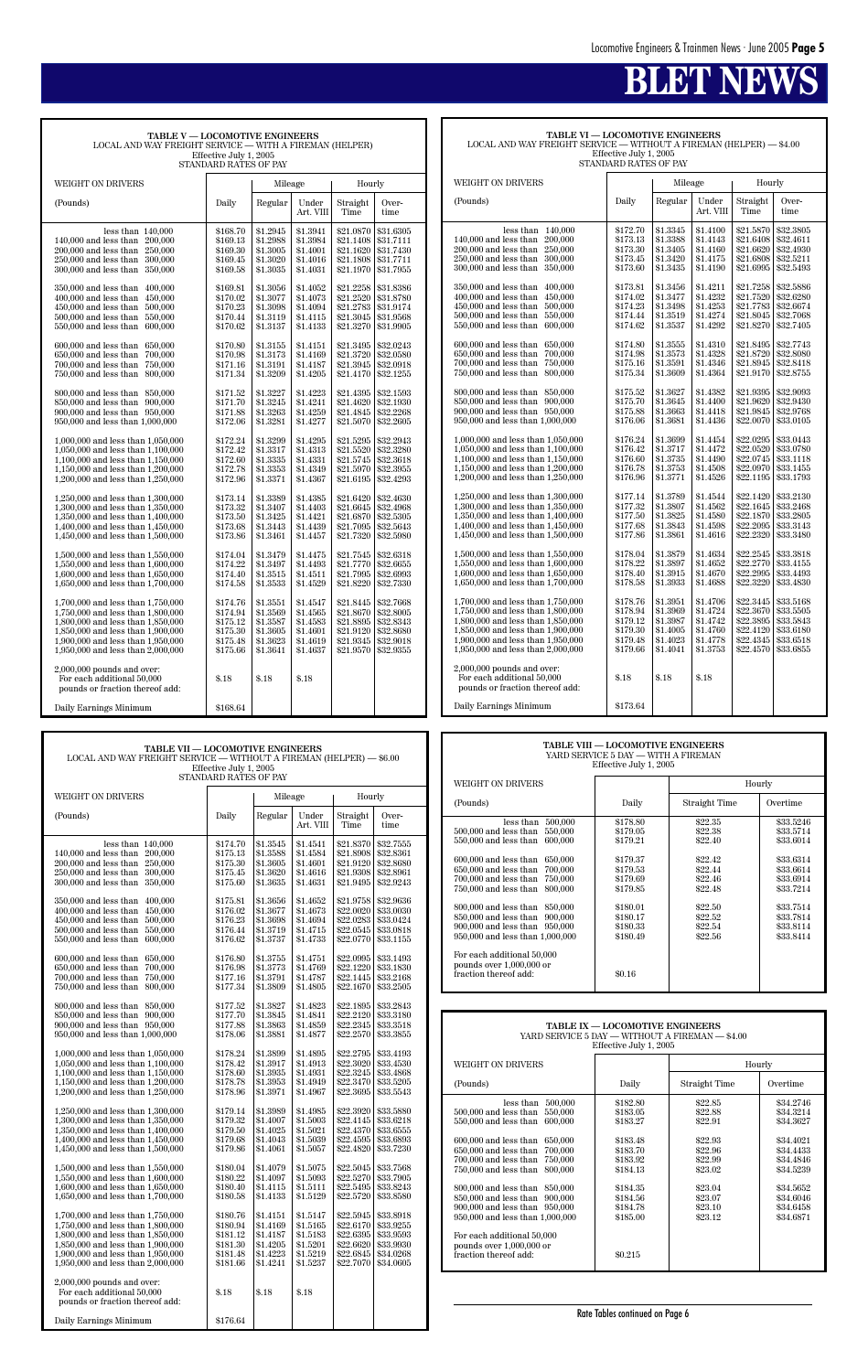| TABLE X - LOCOMOTIVE ENGINEERS                                                  |                                                                   |                                                   |           | TABLE XI - LOCOMOTIVE ENGINEERS                                                           |                                                                    |                                                   |           |  |
|---------------------------------------------------------------------------------|-------------------------------------------------------------------|---------------------------------------------------|-----------|-------------------------------------------------------------------------------------------|--------------------------------------------------------------------|---------------------------------------------------|-----------|--|
| YARD SERVICE 5 DAY - WITHOUT A FIREMAN - \$6.00                                 |                                                                   |                                                   |           | YARD SERVICE 6-7 DAY - WITH A FIREMAN                                                     |                                                                    |                                                   |           |  |
| Effective July 1, 2005                                                          |                                                                   |                                                   |           | Effective July 1, 2005                                                                    |                                                                    |                                                   |           |  |
| WEIGHT ON DRIVERS                                                               |                                                                   |                                                   | Hourly    | WEIGHT ON DRIVERS                                                                         |                                                                    | Hourly                                            |           |  |
| (Pounds)                                                                        | Daily                                                             | Straight Time                                     | Overtime  | (Pounds)                                                                                  | Daily                                                              | Straight Time                                     | Overtime  |  |
| less than $500,000$                                                             | \$184.80                                                          | \$23.10                                           | \$34.6496 | less than $550,000$                                                                       | \$166.68                                                           | \$20.83                                           | \$31.2516 |  |
| 500,000 and less than 550,000                                                   | \$185.05                                                          | \$23.13                                           | \$34.6964 | 500,000 and less than 550,000                                                             | \$166.89                                                           | \$20.86                                           | \$31.2909 |  |
| $550,\!000$ and less than $\,$ $600,\!000$                                      | \$185.27                                                          | \$23.16                                           | \$34.7377 | 550,000 and less than 600,000                                                             | \$167.07                                                           | \$20.88                                           | \$31.3247 |  |
| 600,000 and less than 650,000                                                   | \$185.48                                                          | \$23.18                                           | \$34.7771 | 600,000 and less than 650,000                                                             | \$167.25                                                           | \$20.91                                           | \$31.3584 |  |
| 650,000 and less than 700,000                                                   | \$185.70                                                          | \$23.21                                           | \$34.8183 | 650,000 and less than 700,000                                                             | \$167.43                                                           | \$20.93                                           | \$31.3922 |  |
| 700,000 and less than 750,000                                                   | \$185.92                                                          | \$23.24                                           | \$34.8596 | 700,000 and less than 750,000                                                             | \$167.61                                                           | \$20.95                                           | \$31.4259 |  |
| 750,000 and less than 800,000                                                   | \$186.13                                                          | \$23.27                                           | \$34.8989 | 750,000 and less than 800,000                                                             | \$167.79                                                           | \$20.97                                           | \$31.4597 |  |
| 800,000 and less than 850,000                                                   | \$186.35                                                          | \$23.29                                           | \$34.9402 | 800,000 and less than 850,000                                                             | \$167.97                                                           | \$21.00                                           | \$31.4934 |  |
| 850,000 and less than 900,000                                                   | \$186.56                                                          | \$23.32                                           | \$34.9796 | 850,000 and less than 900,000                                                             | \$168.15                                                           | \$21.02                                           | \$31.5272 |  |
| 900,000 and less than 950,000                                                   | \$186.78                                                          | \$23.35                                           | \$35,0208 | 900,000 and less than 950,000                                                             | \$168.33                                                           | \$21.04                                           | \$31.5609 |  |
| 950,000 and less than 1,000,000                                                 | \$187.00                                                          | \$23.37                                           | \$35.0621 | 950,000 and less than 1,000,000                                                           | \$168.51                                                           | \$21.06                                           | \$31.5947 |  |
| For each additional 50,000<br>pounds over 1,000,000 or<br>fraction thereof add: | \$0.215                                                           |                                                   |           | For each additional 50,000<br>pounds over 1,000,000 or<br>fraction thereof add:           | \$0.18                                                             |                                                   |           |  |
|                                                                                 | <b>TABLE XII - LOCOMOTIVE ENGINEERS</b><br>Effective July 1, 2005 | YARD SERVICE 6-7 DAY - WITHOUT A FIREMAN - \$4.00 |           |                                                                                           | <b>TABLE XIII - LOCOMOTIVE ENGINEERS</b><br>Effective July 1, 2005 | YARD SERVICE 6-7 DAY - WITHOUT A FIREMAN - \$6.00 |           |  |
| <b>WEIGHT ON DRIVERS</b>                                                        |                                                                   |                                                   | Hourly    | WEIGHT ON DRIVERS                                                                         |                                                                    | Hourly                                            |           |  |
| (Pounds)                                                                        | Daily                                                             | Staright Time                                     | Overtime  | (Pounds)                                                                                  | Daily                                                              | Straight Time                                     | Overtime  |  |
| less than 500,000                                                               | \$170.68                                                          | \$21.33                                           | \$32,0016 | less than 500.000                                                                         | \$172.68                                                           | \$21.58                                           | \$32.3766 |  |
| 500,000 and less than 550,000                                                   | \$170.89                                                          | \$21.36                                           | \$32,0409 | 500,000 and less than 550,000                                                             | \$172.89                                                           | \$21.61                                           | \$32.4159 |  |
| 550,000 and less than 600,000                                                   | \$171.07                                                          | \$21.38                                           | \$32.0747 | 550,000 and less than 600,000                                                             | \$173.07                                                           | \$21.63                                           | \$32.4497 |  |
| 600,000 and less than 650,000                                                   | \$171.25                                                          | \$21.41                                           | \$32.1084 | 600,000 and less than 650,000                                                             | \$173.25                                                           | \$21.66                                           | \$32.4834 |  |
| 650,000 and less than 700,000                                                   | \$171.43                                                          | \$21.43                                           | \$32.1422 | 650,000 and less than 700,000                                                             | \$173.43                                                           | \$21.68                                           | \$32.5172 |  |
| 700,000 and less than 750,000                                                   | \$171.61                                                          | \$21.45                                           | \$32.1759 | 700,000 and less than 750,000                                                             | \$173.61                                                           | \$21.70                                           | \$32,5509 |  |
| 750,000 and less than 800,000                                                   | \$171.79                                                          | \$21.47                                           | \$32,2097 | 750,000 and less than 800,000                                                             | \$173.79                                                           | \$21.72                                           | \$32.5847 |  |
| 800,000 and less than 850,000                                                   | \$171.97                                                          | \$21.50                                           | \$32,2434 | 800,000 and less than 850,000                                                             | \$173.97                                                           | \$21.75                                           | \$32.6184 |  |
| 850,000 and less than 900,000                                                   | \$172.15                                                          | \$21.52                                           | \$32,2772 | 850,000 and less than 900,000                                                             | \$174.15                                                           | \$21.77                                           | \$32.6522 |  |
| 900,000 and less than 950,000                                                   | \$172.33                                                          | \$21.54                                           | \$32.3109 | 900,000 and less than 950,000                                                             | \$174.33                                                           | \$21.79                                           | \$32.6859 |  |
| 950,000 and less than 1,000,000                                                 | \$172.51                                                          | \$21.56                                           | \$32.3447 | 950,000 and less than 1,000,000                                                           | \$174.51                                                           | \$21.81                                           | \$32.7197 |  |
| For each additional 50,000<br>pounds over 1,000,000 or<br>fraction thereof add: | \$0.18                                                            |                                                   |           | For each additional 50,000<br>pounds over 1,000,000 or<br>fraction thereof add:<br>\$0.18 |                                                                    |                                                   |           |  |

| TABLE X - LOCOMOTIVE ENGINEERS<br>YARD SERVICE 5 DAY - WITHOUT A FIREMAN - \$6.00<br>Effective July 1, 2005                        |                                                            |                                                   |                                                  | TABLE XI - LOCOMOTIVE ENGINEERS<br>YARD SERVICE 6-7 DAY - WITH A FIREMAN<br>Effective July 1, 2005                                                                                                                             |                                                  |  |  |
|------------------------------------------------------------------------------------------------------------------------------------|------------------------------------------------------------|---------------------------------------------------|--------------------------------------------------|--------------------------------------------------------------------------------------------------------------------------------------------------------------------------------------------------------------------------------|--------------------------------------------------|--|--|
| WEIGHT ON DRIVERS                                                                                                                  |                                                            |                                                   | Hourly                                           | WEIGHT ON DRIVERS<br>Hourly                                                                                                                                                                                                    |                                                  |  |  |
| (Pounds)                                                                                                                           | Daily                                                      | <b>Straight Time</b>                              | Overtime                                         | Daily<br>Straight Time<br>(Pounds)                                                                                                                                                                                             | Overtime                                         |  |  |
| less than $500,000$<br>500,000 and less than 550,000<br>550,000 and less than 600,000                                              | \$184.80<br>\$185.05<br>\$185.27                           | \$23.10<br>\$23.13<br>\$23.16                     | \$34.6496<br>\$34.6964<br>\$34.7377              | less than $550,000$<br>\$166.68<br>\$20.83<br>500,000 and less than 550,000<br>\$166.89<br>\$20.86<br>550,000 and less than 600,000<br>\$167.07<br>\$20.88                                                                     | \$31.2516<br>\$31.2909<br>\$31.3247              |  |  |
| 600,000 and less than 650,000<br>650,000 and less than 700,000<br>700,000 and less than 750,000<br>750,000 and less than 800,000   | \$185.48<br>\$185.70<br>\$185.92<br>\$186.13               | \$23.18<br>\$23.21<br>\$23.24<br>\$23.27          | \$34.7771<br>\$34.8183<br>\$34.8596<br>\$34.8989 | 600,000 and less than 650,000<br>\$167.25<br>\$20.91<br>650,000 and less than 700,000<br>\$167.43<br>\$20.93<br>700,000 and less than 750,000<br>\$167.61<br>\$20.95<br>750,000 and less than 800,000<br>\$167.79<br>\$20.97   | \$31.3584<br>\$31.3922<br>\$31.4259<br>\$31.4597 |  |  |
| 800,000 and less than 850,000<br>850,000 and less than 900,000<br>900,000 and less than 950,000<br>950,000 and less than 1,000,000 | \$186.35<br>\$186.56<br>\$186.78<br>\$187.00               | \$23.29<br>\$23.32<br>\$23.35<br>\$23.37          | \$34.9402<br>\$34.9796<br>\$35,0208<br>\$35.0621 | 800,000 and less than 850,000<br>\$167.97<br>\$21.00<br>850,000 and less than 900,000<br>\$168.15<br>\$21.02<br>900,000 and less than 950,000<br>\$168.33<br>\$21.04<br>950,000 and less than 1,000,000<br>\$168.51<br>\$21.06 | \$31.4934<br>\$31.5272<br>\$31.5609<br>\$31.5947 |  |  |
| For each additional 50,000<br>pounds over 1,000,000 or<br>fraction thereof add:                                                    | \$0.215                                                    |                                                   |                                                  | For each additional 50,000<br>pounds over 1,000,000 or<br>fraction thereof add:<br>\$0.18                                                                                                                                      |                                                  |  |  |
|                                                                                                                                    | TABLE XII - LOCOMOTIVE ENGINEERS<br>Effective July 1, 2005 | YARD SERVICE 6-7 DAY - WITHOUT A FIREMAN - \$4.00 |                                                  | TABLE XIII - LOCOMOTIVE ENGINEERS<br>YARD SERVICE 6-7 DAY - WITHOUT A FIREMAN - \$6.00<br>Effective July 1, 2005                                                                                                               |                                                  |  |  |
| WEIGHT ON DRIVERS                                                                                                                  |                                                            |                                                   | Hourly                                           | WEIGHT ON DRIVERS                                                                                                                                                                                                              | Hourly                                           |  |  |
| (Pounds)                                                                                                                           | Daily                                                      | Staright Time                                     | Overtime                                         | Daily<br>Straight Time<br>(Pounds)                                                                                                                                                                                             | Overtime                                         |  |  |
| less than $500,000$<br>500,000 and less than 550,000<br>550,000 and less than 600,000                                              | \$170.68<br>\$170.89<br>\$171.07                           | \$21.33<br>\$21.36<br>\$21.38                     | \$32.0016<br>\$32.0409<br>\$32.0747              | less than $500,000$<br>\$172.68<br>\$21.58<br>\$172.89<br>500,000 and less than 550,000<br>\$21.61<br>\$173.07<br>\$21.63<br>550,000 and less than 600,000                                                                     | \$32.3766<br>\$32.4159<br>\$32.4497              |  |  |
| 600,000 and less than 650,000<br>650,000 and less than 700,000<br>700,000 and less than 750,000<br>750,000 and less than 800,000   | \$171.25<br>\$171.43<br>\$171.61<br>\$171.79               | \$21.41<br>\$21.43<br>\$21.45<br>\$21.47          | \$32.1084<br>\$32.1422<br>\$32.1759<br>\$32.2097 | 600,000 and less than 650,000<br>\$173.25<br>\$21.66<br>\$173.43<br>650,000 and less than 700,000<br>\$21.68<br>\$173.61<br>700,000 and less than 750,000<br>\$21.70<br>750,000 and less than 800,000<br>\$173.79<br>\$21.72   | \$32.4834<br>\$32.5172<br>\$32.5509<br>\$32.5847 |  |  |
| 800,000 and less than 850,000<br>850,000 and less than 900,000<br>900,000 and less than 950,000<br>950,000 and less than 1,000,000 | \$171.97<br>\$172.15<br>\$172.33<br>\$172.51               | \$21.50<br>\$21.52<br>\$21.54<br>\$21.56          | \$32.2434<br>\$32.2772<br>\$32.3109<br>\$32.3447 | 800,000 and less than 850,000<br>\$173.97<br>\$21.75<br>850,000 and less than 900,000<br>\$174.15<br>\$21.77<br>\$174.33<br>\$21.79<br>900,000 and less than 950,000<br>\$174.51<br>950,000 and less than 1,000,000<br>\$21.81 | \$32.6184<br>\$32.6522<br>\$32.6859<br>\$32.7197 |  |  |
| For each additional 50,000<br>pounds over 1,000,000 or<br>fraction thereof add:                                                    | \$0.18                                                     |                                                   |                                                  | For each additional 50,000<br>pounds over 1,000,000 or<br>fraction thereof add:<br>\$0.18                                                                                                                                      |                                                  |  |  |

**Mabel Grotzinger** *Vice President Grand International Auxiliary*

Being a wife of a locomotive engineer has never been easy. Life revolves around them, and the entire household is at the mercy of the crew caller. Things got a little easier with the invention of beepers and pagers, but you still had to know the whereabouts of every pay phone in the area, if you were out. Now we have cell phones. I am not sure it is an improvement because now the railroad can find you everywhere.

Over the course of the next few newsletters, the officers of the GIA are going to offer ideas we "old heads" have used to cope with the strange lifestyle

we call railroading.

Claimants should contact the nearest Board office. Claimants can find the address and phone number of the Board office serving their area, and also get information about their claims and benefit payments, by calling the toll-free RRB Help Line at (800) 808- 0772. Also, most of the Help Line services are available through the Board's Web site at www.rrb.gov. •

I grew up in a small town in central Pennsylvania, founded by the railroad for the railroad. As a result, I was surrounded by railroaders of all crafts, so my first language was railroadese. When I married, I did not want any part of the railroad life. My husband was then serving in the U.S. Navy, and I thought I had escaped. After his discharge, he worked for a few companies, but one day his Dad, a conductor with the Penn Central Railroad, came home with an application. Before I knew it, I was married to the railroad. Ugh!

It wasn't too bad at first because he was only working in the yard. Then he went to "Choo Choo U," and got his promotion — out on the road he went. He has spent 28 years on the road, so it was left to me to raise our children, and take care of everything around the house, from mowing the yard to fixing the plumbing.

I became a very independent woman, and the children depended on me. When they asked for permission to do things, the answer was always, "It depends on where Dad is." They got so used to not planning anything until the last minute that, even today, I wonder if they can make a quick decision. Dad could never be counted when required to RSVP for a party — I would always say "maybe four." While this annoyed neighbors and friends, they did see why I was so vague, and adjusted. If ever an emergency occurred, it never failed that he was 250 miles away from home.

Holidays have always brought their own kind of stress, especially Christmas. We had many a Christmas at odd hours of the morning or even on a different day so Dad could be with us. You have to be flexible if you are married to a railroader.

These are just a few examples of what railroad life means to families. We do not have all the answers, but in our series of articles, we will attempt to help you by letting you know what has worked for us.

Please feel free to write to us and ask any questions. One of the main jobs of the GIA is to educate spouses, and be the voice of the families of BLET members. •

## **Coping with the strange lifestyle of a railroader**

### *GIA Dialogue*

dition, the claimant's current employer is also notified. The Board must also notify the claimant's base-year employer each time benefits are paid to a claimant. The base-year employer may protest the decision to pay benefits. Such a protest does not prevent the timely payment of benefits. However, a claimant may be required to repay benefits if the employer's protest is successful.

The Board also checks with other Federal agencies and all 50 States, as well as the District of Columbia and Puerto Rico, to detect fraudulent benefit claims; and it checks with physi-

### Railroad Retirement

Continued from Page 7

cians to verify the accuracy of medical statements supporting sickness benefit claims.

#### **12. How long does it take to receive payment?**

Persons who file an application for benefits may expect to receive a claim form, or a decision on their application, within 15 days of the date they filed their application. When they file biweekly claims, they may expect to receive a payment, or a decision on a claim, within 15 days of the date a Board office receives the claim form. However, claims for some benefits may take longer to handle than others if they are more complex, or if a Board office has to get information from other people or organizations. If this hap-

pens, claimants may expect an explanation and an estimate of the time required to make a decision.

Claimants who think a Board office made the wrong decision about their benefits have the right to ask for review and to appeal. They will be notified of these rights each time an unfavorable decision is made on their claims.

#### **13. How are payments made?**

Railroad unemployment and sickness insurance benefits are paid by Direct Deposit. With Direct Deposit, benefit payments are made electronically to an employee's bank, savings and loan, credit union or other financial institution. New applicants for unemployment and sickness benefits will be asked to provide information needed for Direct Deposit enrollment. Waivers are available to individuals who determine that Direct Deposit would cause a hardship, and to individuals without bank accounts.

**14. How can claimants receive more information on railroad unemployment or sickness benefits?**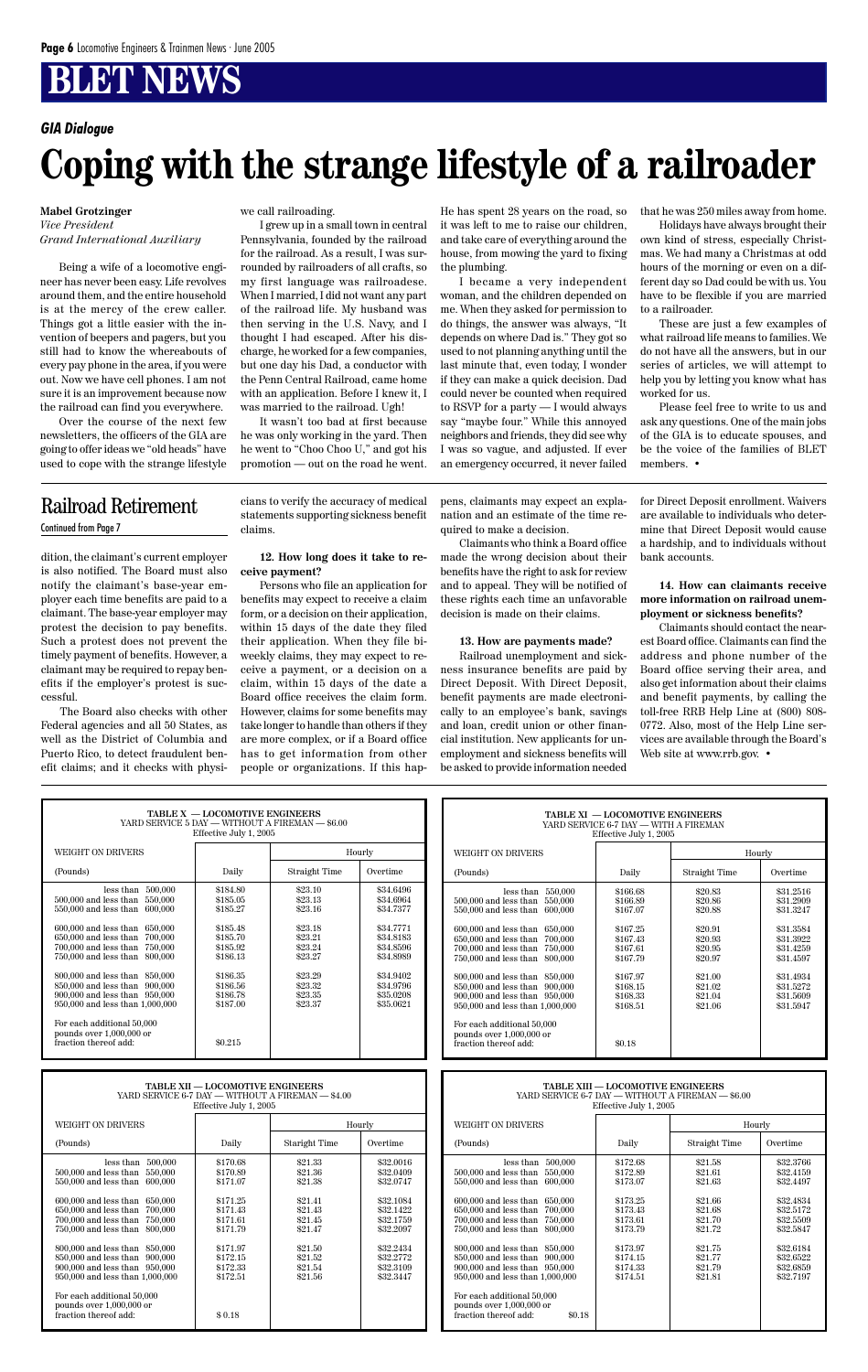A new benefit year under the Railroad Unemployment Insurance Act begins July 1, 2005. Administered by the U.S. Railroad Retirement Board, this Act provides two kinds of benefits for qualified railroaders: unemployment

benefits for those who become unemployed but are ready, willing and able to work; and sickness benefits for those who are unable to work because of sickness or injury. Sickness benefits are also payable to female rail workers for periods of time when

they are unable to work because of pregnancy and childbirth.

The following questions and answers describe these benefits, their eligibility requirements, and how to claim them.

**1. What is the daily benefit rate payable in the new benefit year beginning July 1, 2005?**

The maximum daily benefit rate payable for claims under the Railroad Unemployment Insurance Act remains at \$56 in the new benefit year. Benefits are generally payable for days of unemployment or sickness in excess of four in biweekly claim periods, which yields \$560 for each two full weeks of unemployment or sickness. However, sickness benefits resulting from other than on-the-job injuries are subject to tier I railroad retirement payroll taxes for the first six months after the employee last worked.

#### **2. What are the eligibility requirements for railroad unemployment and sickness benefits in the new benefit year?**

To qualify for normal railroad unemployment or sickness benefits, an employee must have had railroad earnings of at least \$2,825 in calendar year 2004, not counting more than \$1,130 for any month. Those who were first employed in the rail industry in 2004 must also have at least five months of creditable railroad service in 2004.

Under certain conditions, employees with 120 or more months of railroad service who do not qualify on the basis of their 2004 earnings may still be able to receive benefits in the new benefit year. Employees with 120 or more months of service who received normal benefits in the benefit year ending June 30, 2005, may be eligible for extended benefits, and employees with 120 or more months of service might qualify for accelerated benefits if they have rail earnings of at least \$2,875 in 2005, not counting earnings of more than \$1,150 a month.

### **3. How long are these benefits payable?**

Normal unemployment or sickness benefits are each payable for up to 130 days (26 weeks) in a benefit year. The total amount of each kind of benefit which may be paid in the new benefit year cannot exceed the employee's railroad earnings in calendar year 2004, not counting earnings of more than \$1,460 per month.

If normal benefits are exhausted, extended benefits are payable for up to 65 days (13 consecutive weeks) to employees with 10 or more years of service.

### **4. What is the waiting-period requirement for unemployment and sickness benefits?**

Benefits are normally paid for the number of days of unemployment or sickness over four in 14 day claim periods. How-

ever, during the first 14-day claim period in a benefit year, benefits are only payable for each day of unemployment or sickness in excess of seven which, in effect, provides a one-week waiting period. Separate waiting periods are required for unemployment and sickness benefits. However, only one sevenday waiting period is generally required during any period of continuing unemployment or sickness, even if that period continues into a subsequent benefit year.

Initial sickness claims must also begin with four consecutive days of sickness.

#### **5. Are there special waiting-period requirements if unemployment is due to a strike?**

If a worker is unemployed because of a strike conducted in accordance with the Railway Labor Act, benefits are payable for days of unemployment during 14-day claim periods after the first claim period, but no benefits are payable for days of unemployment during the first 14 days of the strike.

If a strike is in violation of the Railway Labor Act, unemployment benefits are not payable to employees participating in the strike. However, employees not among those participating in such an illegal strike, but who are unemployed on account of the strike, may receive benefits after the first two weeks of the strike.

While a benefit year waiting period cannot count toward a strike waiting period, the 14-day strike waiting period may count as the benefit year waiting period if a worker subsequently becomes unemployed for reasons other than a strike later in the benefit year.

**6. Can employees in train and engine service receive unemployment benefits for days when they are standing by or laying over between scheduled runs?**

No, not if they are standing by or laying over between regularly assigned trips or they missed a turn in pool service.

**7. Can extra-board employees receive unemployment benefits between jobs?**

Yes, but only if the miles and/or hours they actually worked were less than the equivalent of normal full-time work in their class of service during the 14-day claim period. Entitlement to benefits would also depend on the employee's earnings.

**8. How would an employee's earnings in a claim period affect his or her eligibility for unemployment benefits?**

If a claimant's earnings for days worked, and/or days of vacation or paid leave, in a 14-day claim period are more than a certain indexed amount, no benefits are payable for any days of unemployment in that period. That claim, however, can be used to satisfy the waiting period.

Earnings include pay from railroad and nonrailroad work, as well as parttime work and self-employment. Earnings also include pay that an employee would have earned except for a failure to mark up or report for duty on time, or because he or she missed a turn in pool service or was otherwise not ready or willing to work. For the benefit year that begins July 2005 the amount is \$1,130, which corresponds to the base year monthly compensation amount used in determining eligibility for benefits in the new benefit year.

#### **9. How does a person apply for, as well as claim, unemployment benefits?**

Claimants can file their applications for unemployment benefits, as well as their subsequent biweekly claims, by mail or online.

To apply by mail, claimants must obtain an application from their labor organization, employer, local Railroad Retirement Board office or the Board's Web site at www.rrb.gov. The completed application should be mailed to the local Board office as soon as possible and, in any case, must be filed within 30 days of the date on which the claimant became unemployed or the first day for which he or she wishes to claim benefits. Benefits may be lost if the application is filed late.

To file their applications — or their biweekly claims — online, claimants should go to the Board's Web site and click on "MainLine Services" for directions on establishing an RRB Internet Services account. Once they establish their online accounts, they will be able to file their applications and claims for unemployment benefits, as well as conduct other business with the Board, over the Internet. However, to ensure security, they must first go online to get a Password Request Code, which they will receive by mail in about 7 to 10 days. Employees are encouraged to establish online accounts while still employed so the account is ready if they ever need to apply for these benefits or use other Internet services. Employees who have already established online accounts do not need to do so again. The local Board office reviews the completed application, whether it was submitted by mail or online, and notifies the claimant's current railroad employer, and base-year employer if different. The employer has the opportunity to provide information about the benefit application. After the Board office processes the application, biweekly claim forms are mailed to the claimant, and are also made available on the Board's Web site, as long as he or she remains unemployed and eligible for benefits. The

time for filing a claim is 15 days from the last day of the claim period or 15 days from the date the claim form is mailed to the claimant or made available on the Board's Web site, whichever is later. Claimants should not file both a paper claim and an online claim for the same period.

Only one application needs to be filed during a benefit year, even if a claimant becomes unemployed more than once. However, a claimant must, in such a case, request a claim form from a Board field office within 30 days of the first day for which he or she wants to resume claiming benefits. These claims may also be filed by mail or online.

#### **10. How does a person apply for sickness benefits?**

An application for sickness benefits can be obtained from railroad labor organizations, railroad employers, any Board office or the Board's Web site. An application and a doctor's statement of sickness are required at the beginning of each period of continuing sickness for which benefits are claimed.

The Board suggests that employees keep an application on hand for use in claiming sickness benefits, and that family members know where the form is kept and how to use it. If an employee becomes unable to work because of sickness or injury, the employee should complete the application and then have his or her doctor complete the statement of sickness. If the employee is too sick to complete the application, someone else may do so. In such cases, a family member should also complete the "Statement of Authority to Act for Employee," which accompanies the statement of sickness.

After completion, the forms should be mailed to the Board's headquarters in Chicago by the seventh day of the illness or injury for which benefits are claimed. After the Board receives the application and statement of sickness and determines eligibility, biweekly claim forms are mailed to the claimant for completion and return to a Board field office for processing. The claim forms must be received at the Board within 30 days of the last day of the claim period, or within 30 days of the date the claim form was mailed to the claimant, whichever is later. Benefits may be lost if an application or claim is filed late. Although claimants cannot file applications or biweekly claims for railroad sickness benefits over the Internet, the Board is planning to add the online filing of sickness claims in the future.



**11. Is a claimant's employer notified each time a biweekly claim for unemployment or sickness benefits is filed?**

The Railroad Unemployment Insurance Act requires the Board to notify the claimant's base-year employer each time a claim for benefits is filed, and to give that employer an opportunity to submit information relevant to the claim before the Board makes an initial determination on the claim. In ad-

### **New benefit year for unemployment and sickness benefits**

See Railroad Retirement, Page 6